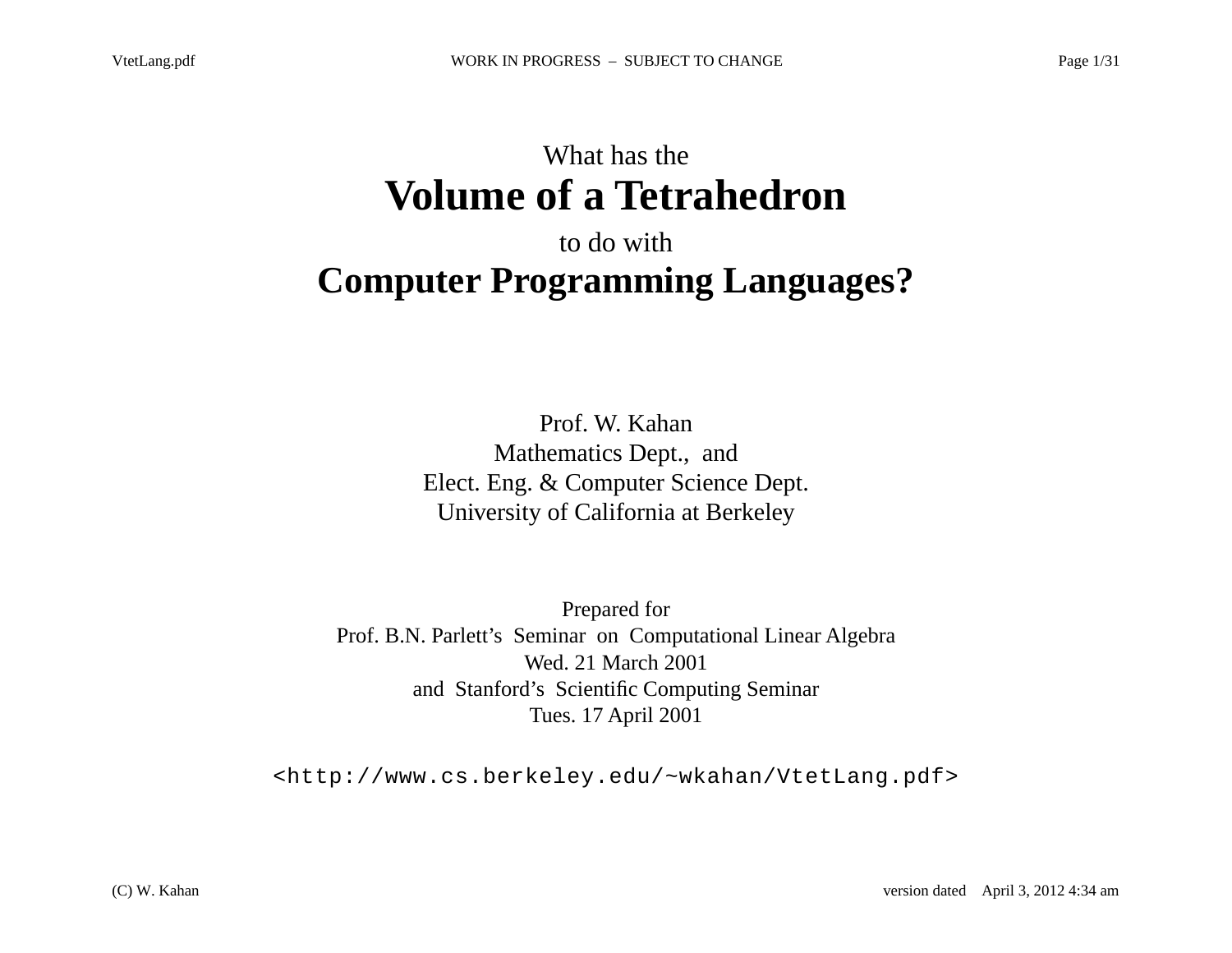#### **Contents:**

| Page   | Skip on first reading?<br>Topic                                                        |      |
|--------|----------------------------------------------------------------------------------------|------|
| 3      | Abstract                                                                               |      |
| 4      | Too many unanswered questions about simple geometrical computations                    |      |
| 5      | How accurate is "About as Accurate as the Data Deserve"?                               |      |
| 6      | Area of a Triangle from its Edge-Lengths                                               |      |
| $\tau$ | Examples of Computed Areas of Triangles, and their Sensitivities to Directed Roundings |      |
| 9      | How Factorization tends to Attenuate Inaccuracy                                        |      |
| 11     | Volume of a Tetrahedron from its Edge-Lengths                                          |      |
| 12     | How Hard can Computing Determinants and Polynomials be?                                |      |
| 13     | Digression: Preconditioning by Diagonal Scaling                                        | Skip |
| 14     | Digression: Preconditioning by Exact Elementary Operations                             | Skip |
| 15     | Digression: Iterative Refinement of Triangular Factors                                 | Skip |
| 16     | An Unobvious Factorization of a Tetrahedron's Volume                                   |      |
| 18     | Digression: Whence comes our Factored Form ?                                           | Skip |
| 20     | Digression: Why is <i>Volume</i> Well-Conditioned  Provided ?                          | Skip |
| 22     | Numerical Tests (These will be changed)                                                | Skip |
| 24     | Our  formula for <i>Volume</i> appears to be new,  I wish it did not exist.            |      |
| 25     | How can we defend ourselves ?                                                          |      |
| 26     | How does increased precision reduce the incidence of embarrassment by roundoff?        |      |
| 27     | Kernighan-Ritchie C got it right on the PDP-11                                         |      |
| 28     | What few Rules of Thumb can we teach students in Programming classes?                  |      |
| 29     | Think not of Obeisance to Numerical Analysis,                                          |      |
| 30     | More stories for another day                                                           | Skip |
| 31     | <b>Relevant Reading</b>                                                                | Skip |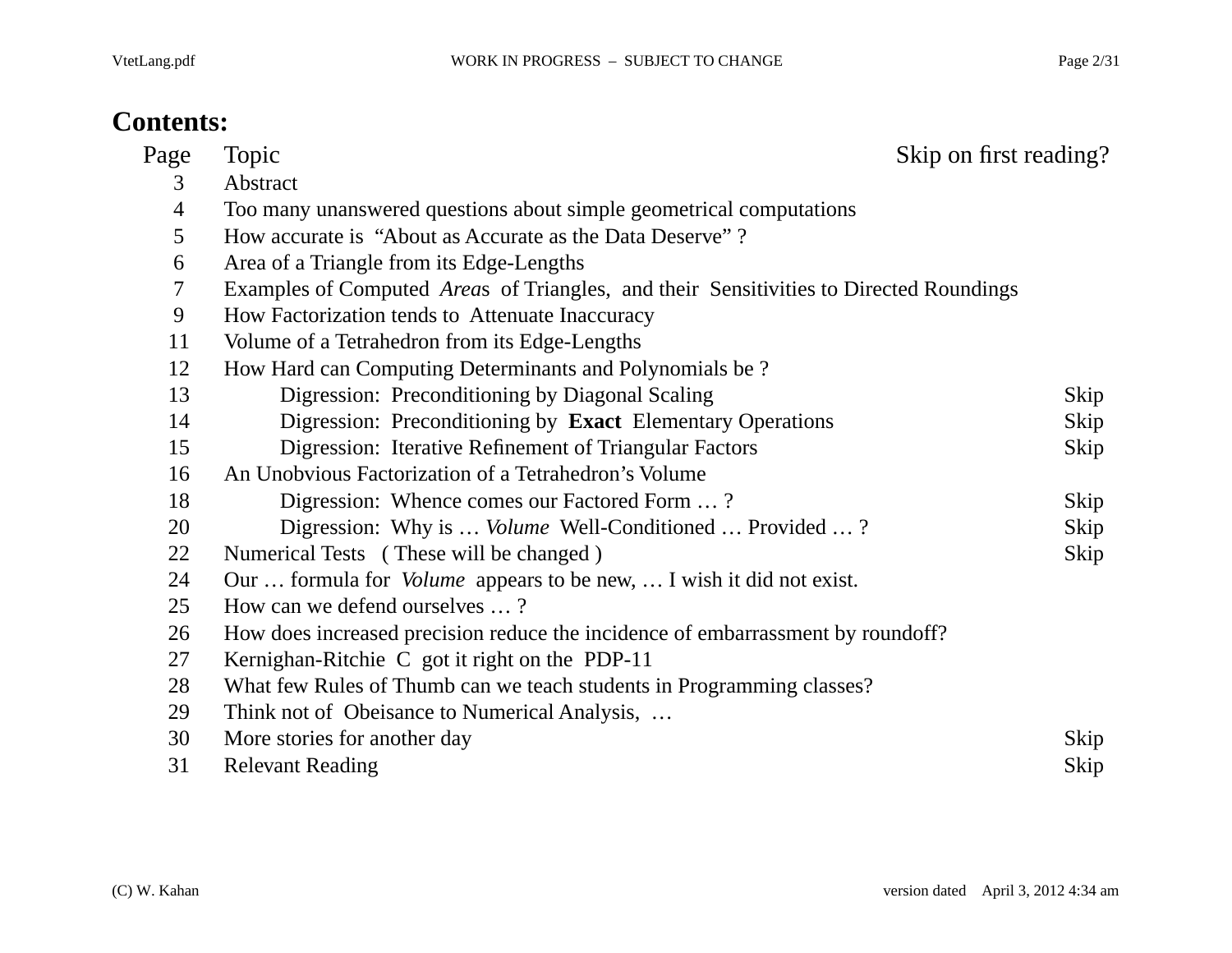#### **What has the Volume of a Tetrahedron to do with Programming Languages?**

**Abstract:** The computation of a tetrahedron's volume has been chosen as a didactic example elementary enough to be tolerated by the intended audience (who have forgotten most of the calculus and linear algebra they encountered in college) yet difficult enough to impart an appreciation of the challenges faced by applications programmers lacking in numerical experience though clever about other things. These challenges are exacerbated by programming languages like C++ and Java that perpetuate practices, accepted only as expedients in the 1960s, that now inflate the languages' capture cross-section for error. By treating the tetrahedron's volume as a case study we can formulate better guidelines for programming languages to handle floating-point arithmetic in ways compatible with the few rules of thumb that should be (but are still not being) taught to the vast majority of programmers, who learn no more about floating-point than they hear in a programming class or read in a programming language manual. Complaining about education rarely improves it; our efforts are better spent redesigning computer systems and languages to attenuate occasional harm caused by well-intentioned ignorance among the multitudes.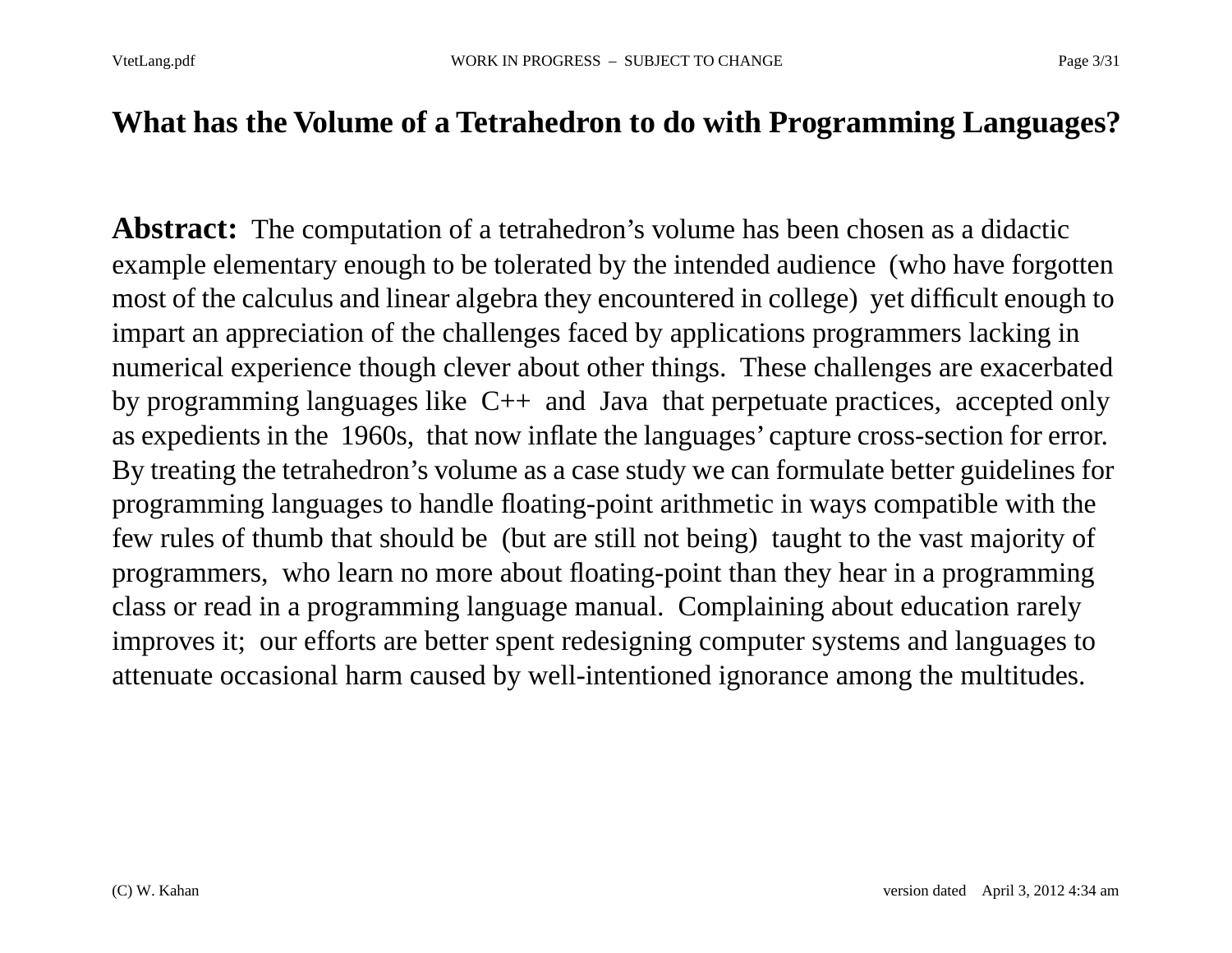Many textbooks offer formulas for simple geometrical computations. But they leave ...

## **… too many Questions Unanswered :**

If such a formula is copied into a computer program written in a familiar language, say Java, C++, C, Fortran, Pascal, or …, how likely will the program yield *satisfactorily accurate* results despite roundoff?

If results are unsatisfactory, how will the programmer know? And then do what? ( Only a tiny percentage of programmers ever take a competent course in *Numerical Analysis*.)

If results are unsatisfactory, how will the program's user know? And then do what? ( The World-Wide Web can promulgate a program instantly to a billion unwitting users.)

What does "*satisfactorily accurate*" mean?

- Correct in all but the last digit or two stored? Is this feasible? … practical?
- About as accurate as the data *deserve* ? What does "*deserve*" mean?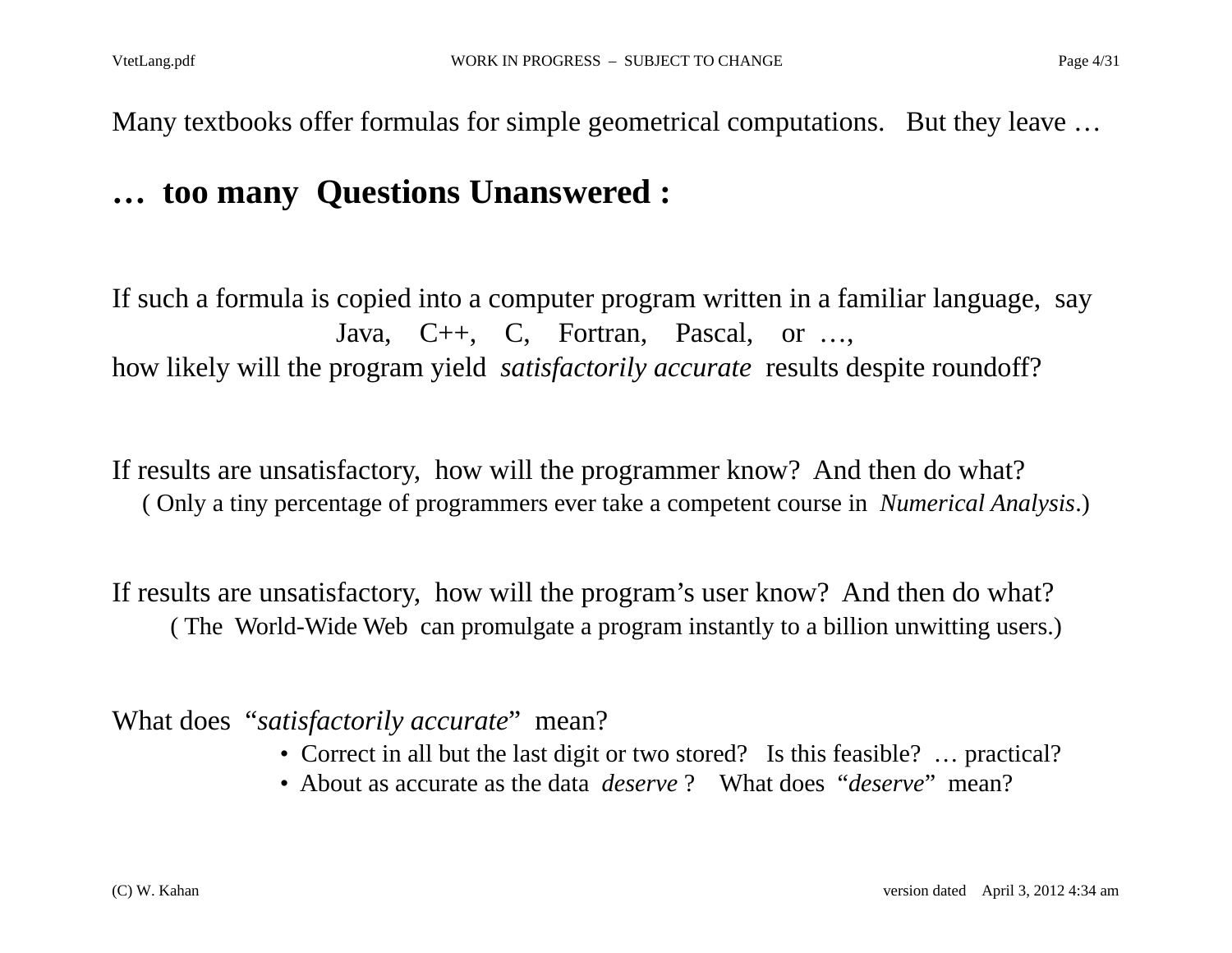#### **How accurate is "About as accurate as the data deserve" ?**

#### *Backward Error-Analysis* :

Let  $F(X)$  be what is delivered by a program F intended to compute a function  $f(x)$ . Let  $X + \Delta X$  range over data regarded as practically indistinguishable from X. Then F(X) is deemed "About as accurate as the data deserve" or "Backward Stable" just when  $F(X) - f(X)$  is not much bigger than  $f(X + \Delta X) - f(X)$  can get.



If  $f(X+\Delta X) - f(X)$  can get too much bigger than  $\Delta X$  we call  $f(...)$  Ill-Conditioned at X and blame the inaccuracy of  $F(X)$  upon the data X rather than the program  $F$ .

Relative error's magnification is gauged by a *Condition Number* like  $| df(x)/dx |/ | f(x)/x |$ .

**Example:** Data  $X := \text{Array } [\mathbf{B}, \mathbf{c}]$ ;  $f(X) := \mathbf{B}^{-1} \mathbf{c}$  would solve " $\mathbf{B} \cdot \mathbf{f} = \mathbf{c}$ ". *Gaussian Elimination with Pivoting* computes  $F(X) = (B + \Delta B)^{-1}(c + \Delta c)$  for some tiny roundoffinduced perturbations  $\Delta$ ... usually tinier than the data's uncertainty. If error  $F(X) - f(X)$  is huge we blame an "ill-conditioned" matrix **B** rather than the program, nowadays deemed "Backward Stable" though on rare occasions it isn't. (See <www.eecs.berkeley.edu/~wkahan/Math128/FailMode.pdf>)

**Warning:** Elimination *without* pivoting misbehaves on many well-conditioned matrices **B** with modest conditionnumbers  $\|\mathbf{B}\| \cdot \|\mathbf{B}^{-1}\|$ . Naive numerical programs are too often numerically unstable at otherwise innocuous data.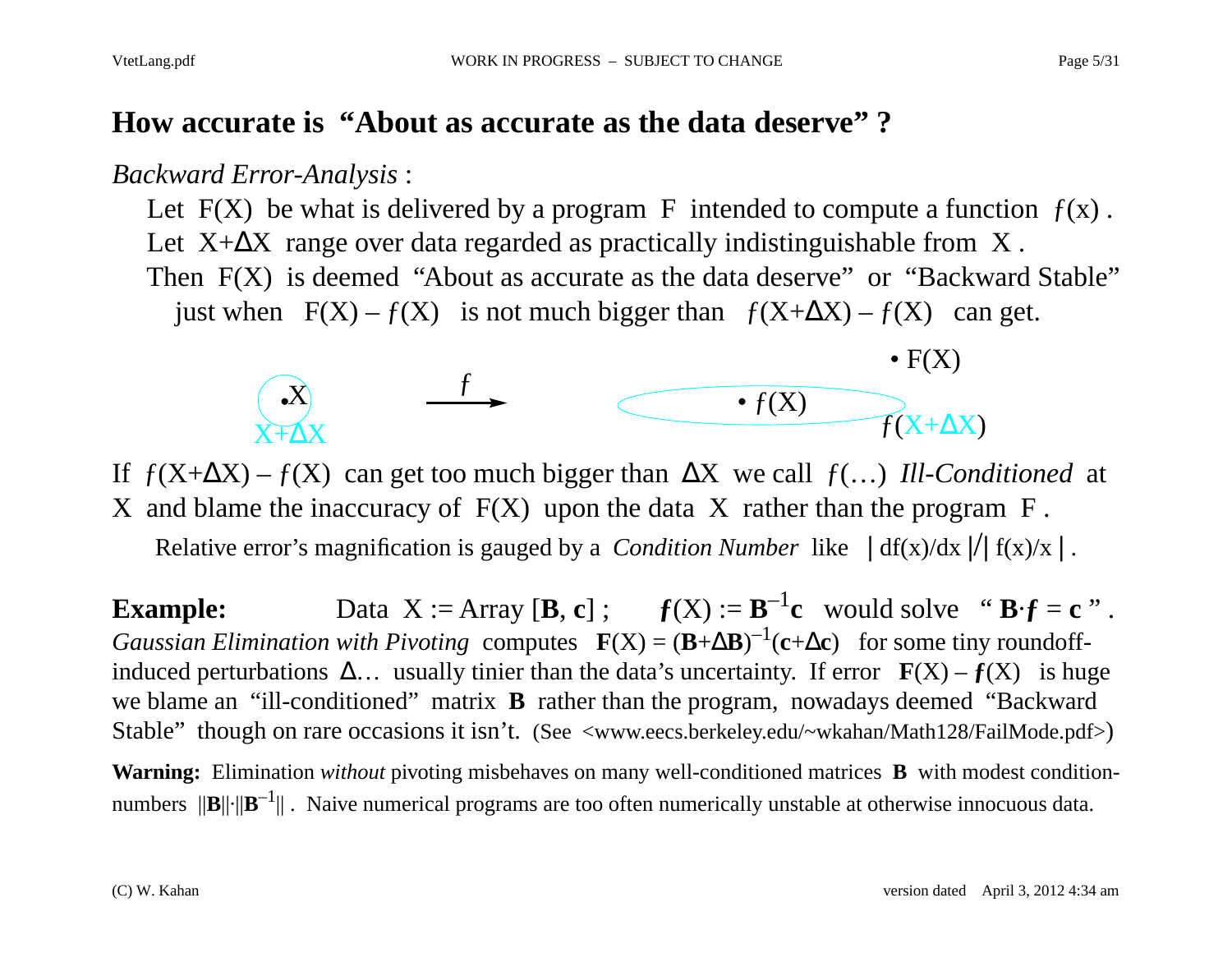**u**

#### **Area of a Triangle from its Edge-Lengths:**

Edges have lengths u, v, w .

Area = 
$$
\sqrt{(-det(\begin{bmatrix} 0 & u^2 & v^2 & 1 \\ u^2 & 0 & w^2 & 1 \\ v^2 & w^2 & 0 & 1 \\ 1 & 1 & 1 & 0 \end{bmatrix})/4} = \sqrt{(s \cdot (s-u) \cdot (s-v) \cdot (s-w))}
$$
 where  $s := (u+v+w)/2$ .  
The formula containing *s* is attributed to Heron of Alexandria though it was known to Archimedes.

These are classical formulas found in many textbooks. For some data, roundoff can degrade either formula badly, especially when the triangle is too needle-shaped. However *Area* is very Well-Conditioned for all *acute* triangles, no matter how needle-shaped. For all acute triangles, *Area*'s Condition Number is 2 .

See "Miscalculating Area and Angles of a Needle-Like Triangle" on my web page.

The next formula is fully **Accurate** (not merely Backward Stable):

 $Area = \sqrt{(u+v+w) \cdot (v-w+u) \cdot (w-u+v) \cdot (u-v+w)}$  )/4 provided every *Facial Difference* like (u–v+w) is computed from an expression like  $(\max\{u, w\} - v) + \min\{u, w\}$  respectively. ( If massive cancellation occurs here it is benign because it involves only data prior to roundoff.)

#### All three formulas for *Area* are algebraically equivalent in the absence of roundoff. **How obvious is the last formula's accuracy** *versus* **the others' inaccuracy ?**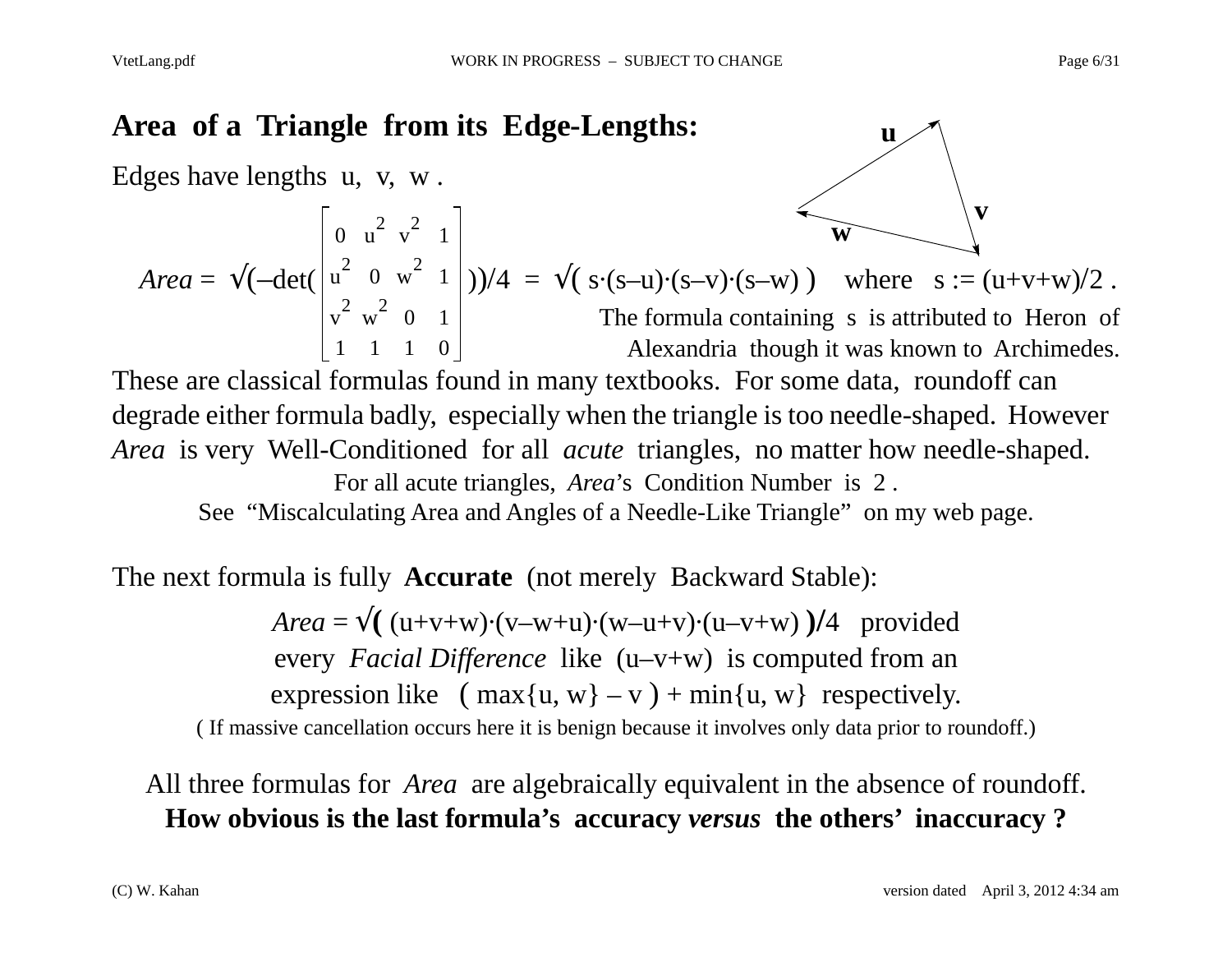|  |  | <b>Examples of Computed Areas of Triangles</b> |  |  |  |
|--|--|------------------------------------------------|--|--|--|
|--|--|------------------------------------------------|--|--|--|

|        | Edge-length<br>$\mathbf{u}$ | Edge-length<br>V | Edge-length<br>W | Determinantal<br>Area | Heron's<br>Area     | Accurate<br>Area    |
|--------|-----------------------------|------------------|------------------|-----------------------|---------------------|---------------------|
| $\ast$ | 10                          | 11               | 12               | 51,52123350           | 51,52123349         | 51,52123349         |
| $\ast$ | 100000                      | 100000           | 1.00005          | 50002,50000           | 50010.0             | 50002.50003         |
| $\ast$ | 100000                      | 100000           | 1.5              | 75000.00000           | 75000.00000         | 75000.00000         |
| $\ast$ | 0.1                         | 0.1              | 0.0000015        | $7.1_{10} - 8$        | $7.500000_{10} - 8$ | $7.500000_{10} - 8$ |
|        | 99999.99996                 | 0.00003          | 99999.99994      | 1.3                   | <b>Error</b>        | 1.118033988         |
|        | 0.00003                     | 99999.99994      | 99999.99996      | 1.06                  | <b>Error</b>        | 1.118033988         |
|        | 10000                       | 5000.000001      | 15000            | 605.8                 | $\mathbf 0$         | 612.3724358         |
|        | 5000.000001                 | 10000            | 15000            | 778.                  | $\boldsymbol{0}$    | 612.3724358         |
|        | 99999.99999                 | 99999.99999      | 200000           | Error                 | $\boldsymbol{0}$    | Error               |
|        | 5278.64055                  | 94721.35941      | 99999.99996      | <b>Error</b>          | <b>Error</b>        | $\theta$            |
|        | 100002                      | 100002           | 200004           | <b>Error</b>          | $\Omega$            | $\theta$            |
|        | 31622.77662                 | 0.000023         | 31622.77661      | 0.364                 | 0.447               | 0.327490458         |
| $\ast$ | 31622.77662                 | 0.0155555        | 31622.77661      | 245,95405             | 246.18              | 245,9540000         |
|        | $\mathbf{u}$                | $\mathbf{V}$     | W                | Determinantal         | Heron's             | Accurate            |

Digits known to be wrong are displayed **bold**. Triangles marked \* have well-conditioned *Area*s. Computations were performed by an HP-15C that stores 10 sig. dec. digits; its DET carries 13 . Note how scaling or permuting the data can degrade the determinantal formula more than the others.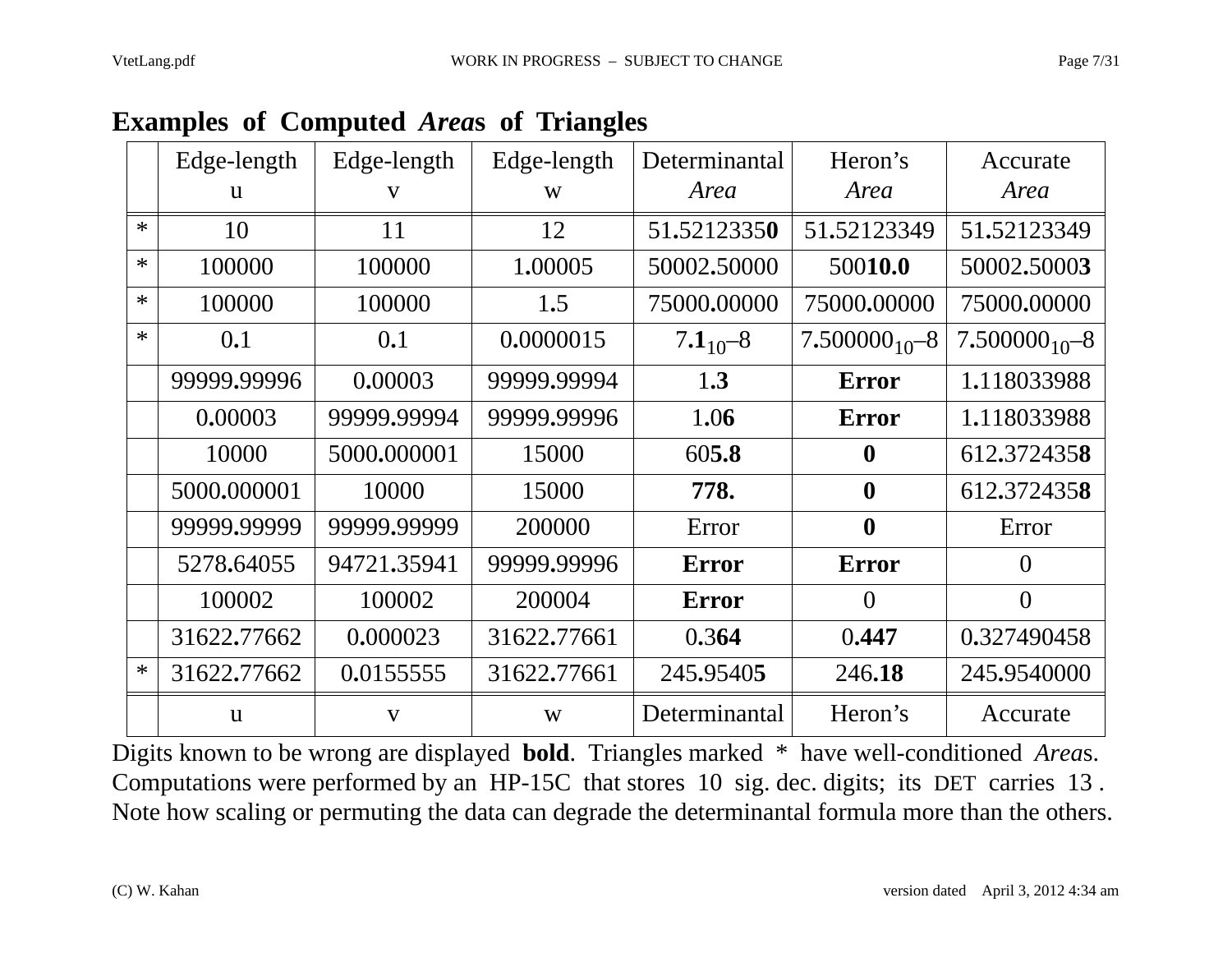#### **Sensitivity to** *Rounding Directions* **of two different formulas to calculate the** *Area* **of a Triangle from the Lengths of its Sides**

( calculations performed upon 4-byte float data )**.**

| <b>Rounding</b> | <b>Heron's Formula</b>                                                    | <b>Accurate Formula</b>                        | <b>Heron's Formula</b>                        |  |  |  |  |
|-----------------|---------------------------------------------------------------------------|------------------------------------------------|-----------------------------------------------|--|--|--|--|
| direction       | (unstable in float)                                                       | (stable in float)                              | (all subexpressions)<br>double like $K-R C$ ) |  |  |  |  |
|                 | Ill-Conditioned                                                           | $u=12345679 > v=12345678 > w=1.01233995 > u-v$ |                                               |  |  |  |  |
| to nearest      | 0.0                                                                       | 972730.06                                      | 972730.06                                     |  |  |  |  |
| to $+\infty$    | 17459428.0                                                                | 972730.25                                      | 972730.06                                     |  |  |  |  |
| to $-\infty$    | 0.0                                                                       | 972729.88                                      | 972730.00                                     |  |  |  |  |
| to $0$          | $-0.0$                                                                    | 972729.88                                      | 972730.00                                     |  |  |  |  |
|                 | Well-Conditioned<br>$v=12345679$ > $w=1.01233995$ > u-v<br>$u=12345679$ = |                                                |                                               |  |  |  |  |
| to nearest      | 12345680.0                                                                | 6249012.0                                      | 6249012.0                                     |  |  |  |  |
| to $+\infty$    | 12345680.0                                                                | 6249013.0                                      | 6249012.5                                     |  |  |  |  |
| to $-\infty$    | 0.0                                                                       | 6249011.0                                      | 6249012.0                                     |  |  |  |  |
| $\circ$ 0       | 0.0                                                                       | 6249011.0                                      | 6249012.0                                     |  |  |  |  |

Note that only incorrect results change drastically when the rounding direction changes, and that old-fashioned Kernighan-Ritchie **C** gets fine results from an "unstable" formula by evaluating all subexpressions in double even if they contain only float variables. (This matters only to double  $s = (u+v+w)/2$  whose rounding error is critical.)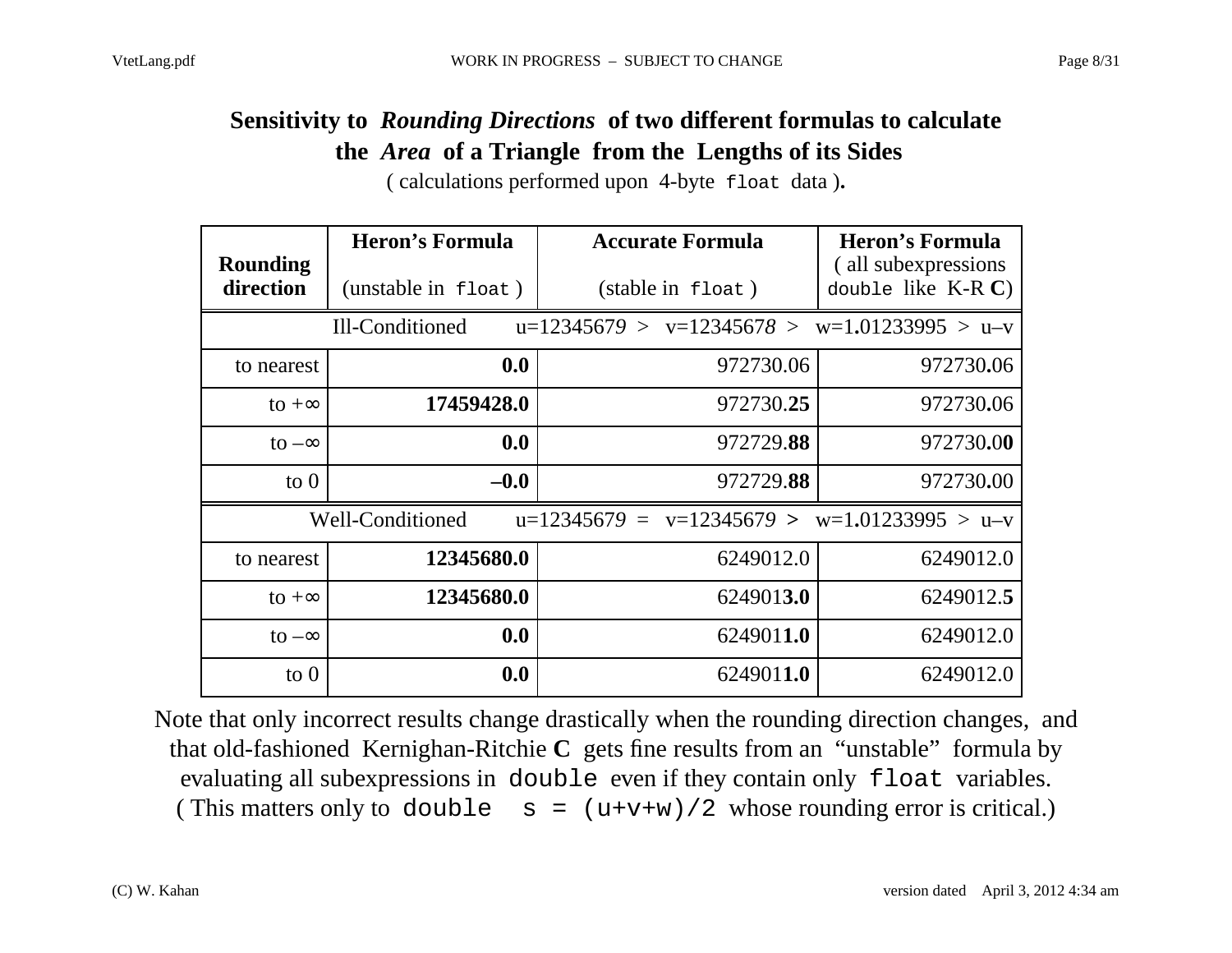#### **How Factorization tends to Attenuate Inaccuracy**

Suppose  $E = A \cdot C + B \cdot D$  and  $F = A \cdot D + B \cdot C$  wherein A, B, C, D, E, F are all positive-valued expressions each computable within a small relative uncertainty  $\pm \delta$ ; *i.e.*, the computed value of A is  $A(1\pm\delta)$ , of B is  $B(1\pm\delta)$ , ..., of F is  $F(1\pm\delta)$ .

Which of two algebraically equivalent formulas for G, namely

$$
G := E-F
$$
 and  

$$
G := (A-B) \cdot (C-D),
$$

is likely to be less inaccurate after severe cancellation? Answer: the factored formula.

" G := (A–B) $\cdot$ (C–D)" is uncertain by  $\pm ( (A+B)\cdot |C-D| + |A-B|\cdot (C+D) )\delta$  ignoring  $\delta^2$ . " G := E–F " is uncertain by  $\pm(E+F)\delta = \pm(A+B)\cdot(C+D)\delta$ , even if computed without first computing A, B, C, D .

The two formulas' uncertainties differ substantially only when both  $|A-B|/(A+B)$  and  $|C-D|/ (C+D)$  are tiny, and then the factored formula is substantially less uncertain than the other. In short, the factored form of G is never much more uncertain, and can be far less uncertain when severe cancellation leaves  $|G| = |E-F| \ll E+F$ .

The factored formula's advantage is substantial only when *both* factors are small after cancellation; then each factor's rounding errors get attenuated by multiplication by the other factor.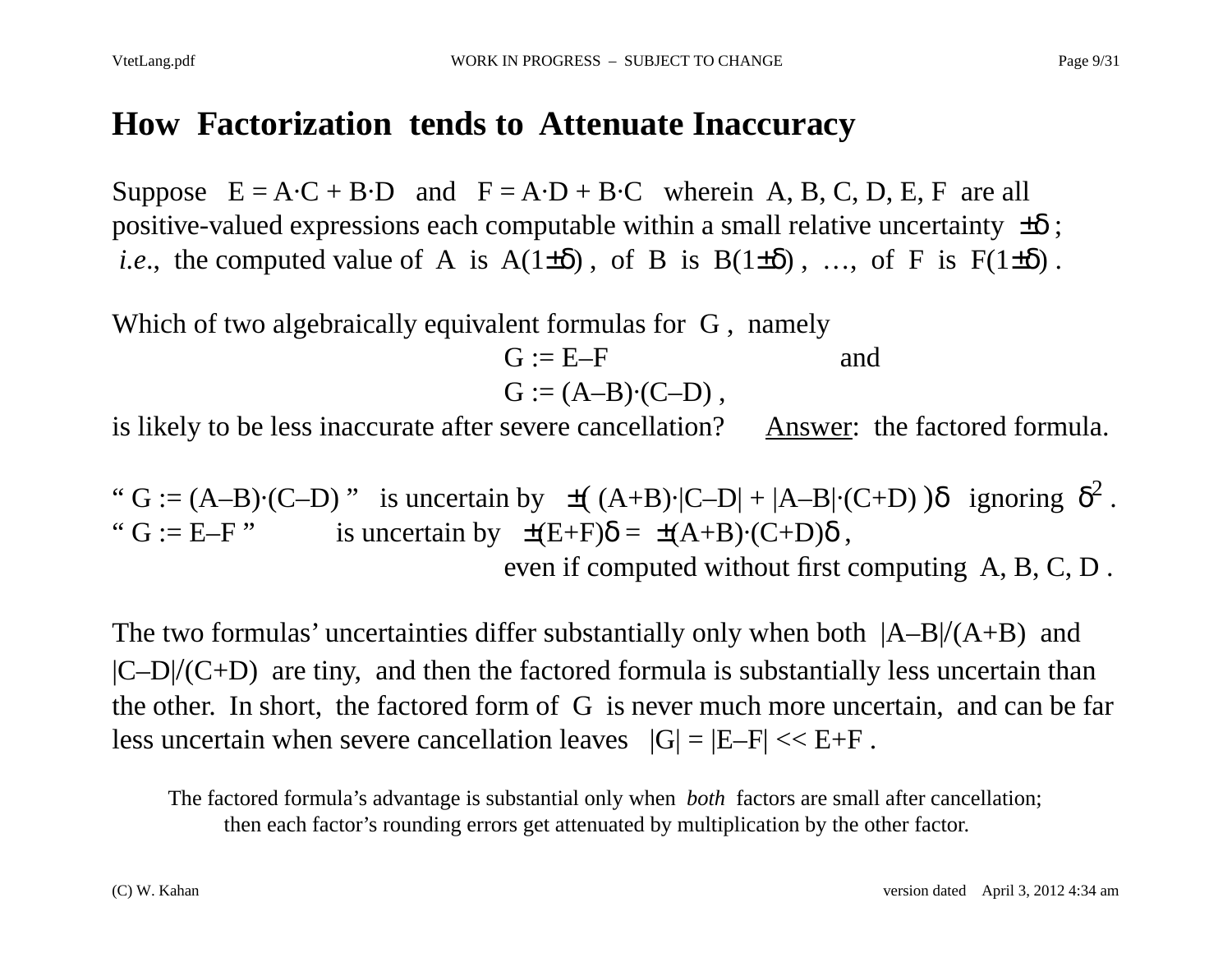### How Factorization tends to Attenuate Inaccuracy … continued …

In the event that roundoff is followed by severe cancellation,

"  $G := (A-B) \cdot (C-D)$ " can be far less uncertain than " $G := E-F$ ".

Locus in Data-Space where  $G = 0$ :



This argues in favor of of factored formulas whenever a function G to be computed …

- vanishes on (self-)intersecting surfaces in the space of all eligible data, provided
- the factored form is not too much more expensive to compute than the other form,
- no other unfactored expression for G far less uncertain than E–F is known.

The idea is illustrated (too) well by the triangle's  $Area = \sqrt{(u+v+w)(v-w+u)(w-u+v)(u-v+w)}$  )/4. *Area* = 0 wherever one edge-length equals the other two's sum.

But, to make matters more interesting, factored formulas need not exist; and when they do exist they need not be determinable uniquely, not even for polynomial functions of given data, as we shall see later when we factor the formula for a tetrahedron's volume.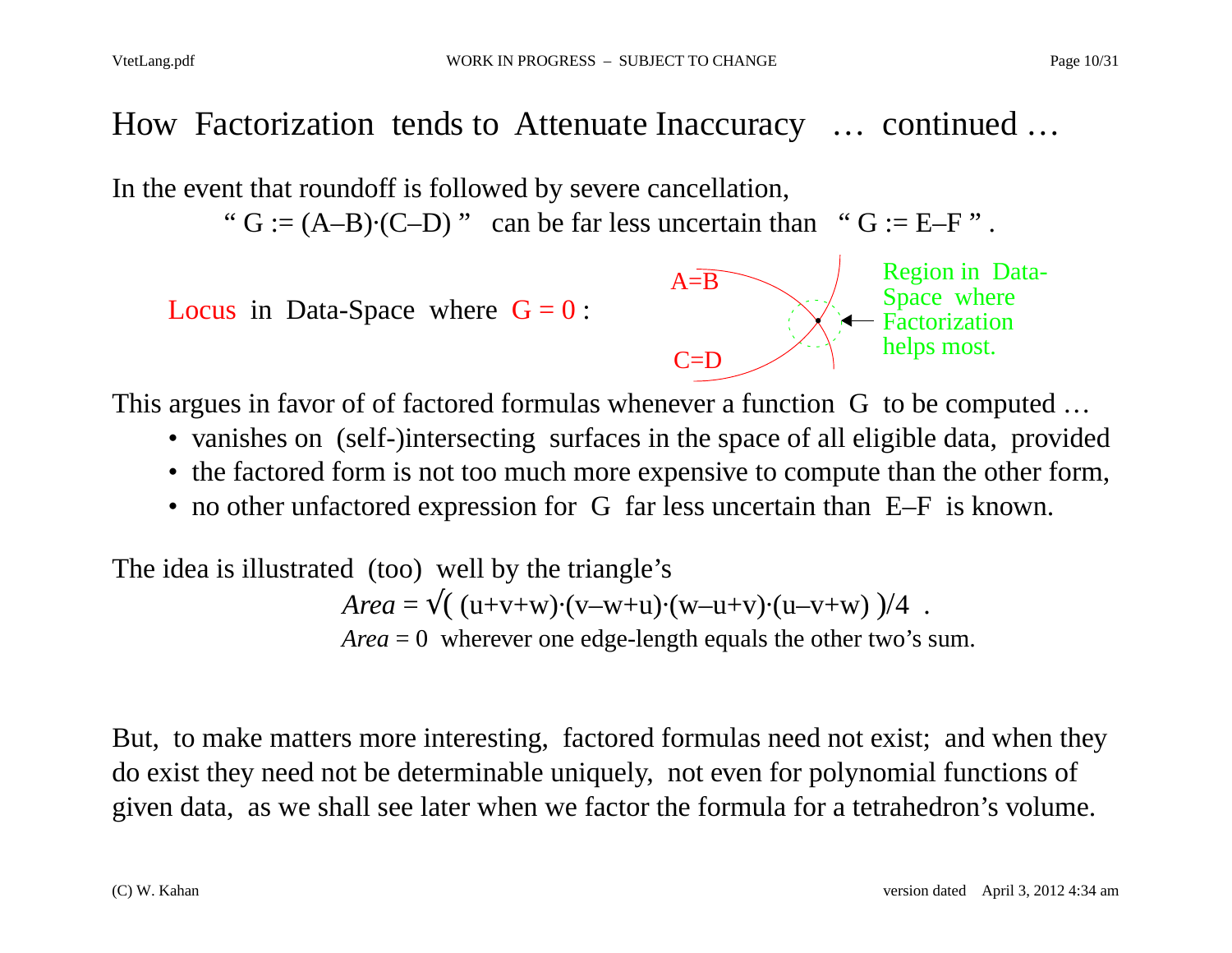#### **Volume of a Tetrahedron from its Edge-Lengths:**

Edge-lengths are u, U, v, V, w, W in any order that pairs opposite edges' lengths thus:  $(u, U)$ ,  $(v, V)$ ,  $(w, W)$ .

Volume = 
$$
\sqrt{\det(\begin{bmatrix} 0 & u^2 & v^2 & w^2 & 1 \\ u^2 & 0 & W^2 & V^2 & 1 \\ v^2 & W^2 & 0 & U^2 & 1 \\ w^2 & V^2 & U^2 & 0 & 1 \\ 1 & 1 & 1 & 1 & 0 \end{bmatrix})/288}
$$



 **This computation is infrequent.** The volume of a tetrahedron is computed far more often from the coordinates of its vertices than from its edge-lengths.

$$
= \sqrt{(4u^2v^2w^2 - u^2(v^2+w^2-U^2)^2 - v^2(w^2+u^2-V^2)^2 - w^2(u^2+v^2-W^2)^2 + (v^2+w^2-U^2)(w^2+u^2-V^2)(u^2+v^2-W^2)} )/12.
$$

These classical formulas come from textbooks like D.M.Y. Sommerville's *Analytical Geometry of Three Dimensions*, Cambridge Univ. Press, 1951. Neither formula need be Backward Stable when the tetrahedron is flat (like an arrow-head) or needle-shaped.

*Volume* is a well-conditioned (Cond. No.  $= 3$ ) function of edge-lengths whenever every vertex projects perpendicularly to the inside of the opposite face, no matter how nearly the tetrahedron may resemble a javelin. This is why *Volume* can be difficult to compute as accurately as the data deserve.

The polynomial inside  $\sqrt{(...)}$  was published by Euler in 1752. It has no nontrivial factors that are *polynomials* in the six edge-lengths; but we shall factor it later anyway.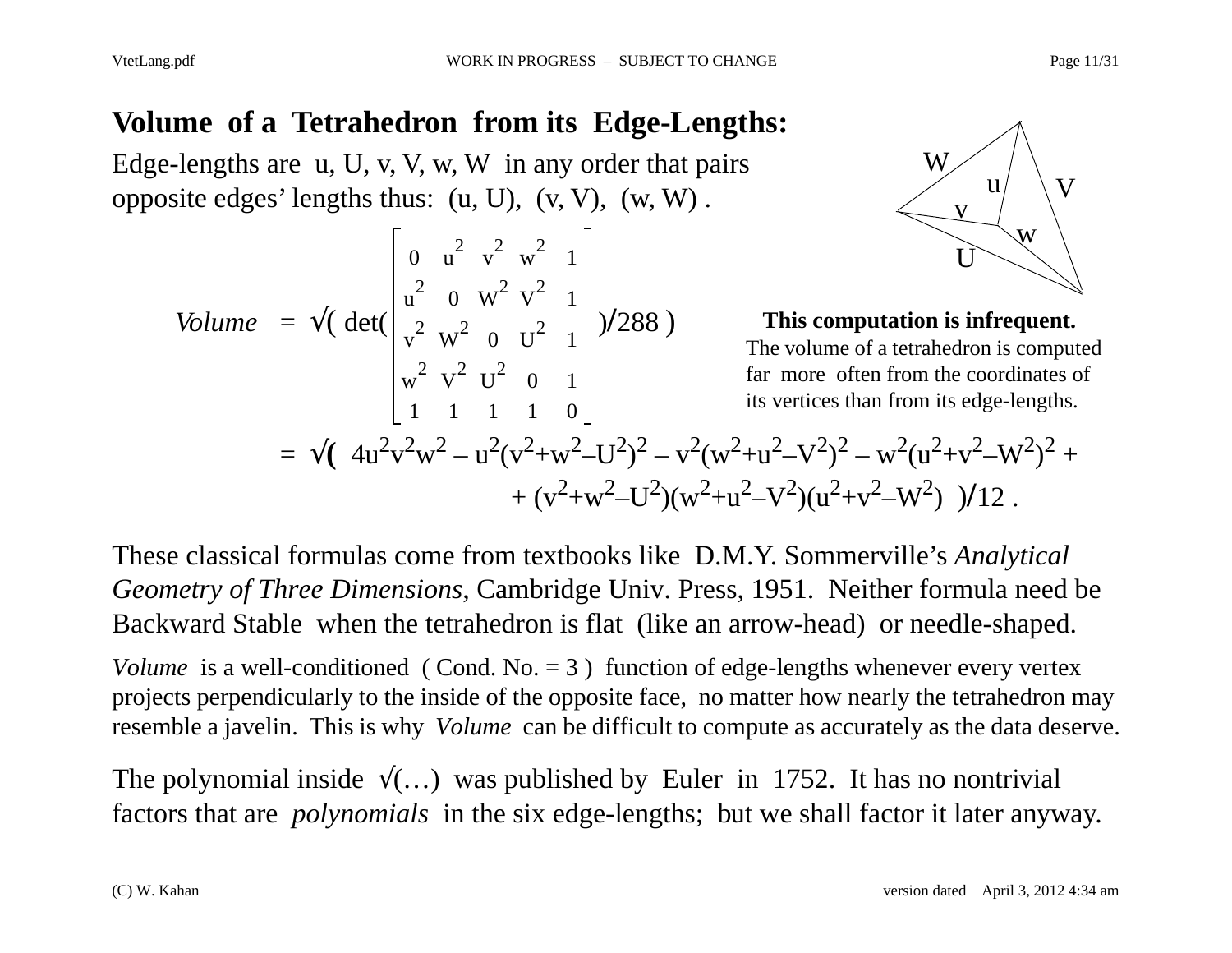#### **How Hard can Computing Determinants and Polynomials Accurately Be ?**

Accuracy of algebraic computations is limited NOT by the precision of a computer's floating-point hardware, but by its Over/Underflow thresholds. Within those limits, arbitrarily high precision floating-point can be simulated by exclusively floating-point operations built into hardware, though the cost rises like the square of the high precision.

> See thesis and paper by Doug Priest [1991], and consequent work by Prof. J. Shewchuk at www.cs.berkeley.edu/~jrs/… and www.cs.cmu.edu/~quake/robust.html.

Thus, the feasibility of computing a tetrahedron's *Volume* accurately is not in question; only the *costs* of doing so (or failing to do so) are at issue:

- Cost to the programmer time spent on development and testing;
- Cost to the user execution time and impact of inaccuracy. Programs that run too slow don't get run.

#### **Usually determinants are computed well enough with ordinary precision provided …**

- Precondition by diagonal scaling to avoid severely disadvantageous pivot choices.
- Precondition by *exact* elementary operations inferred from an approximate inverse.
- Iteratively refine the triangular factors from which the determinant is computed.

**Three Digressions:** These three unfamiliar techniques will be explained to numerical practitioners curious about them, though they are palliatives at best, and often they are no help at all.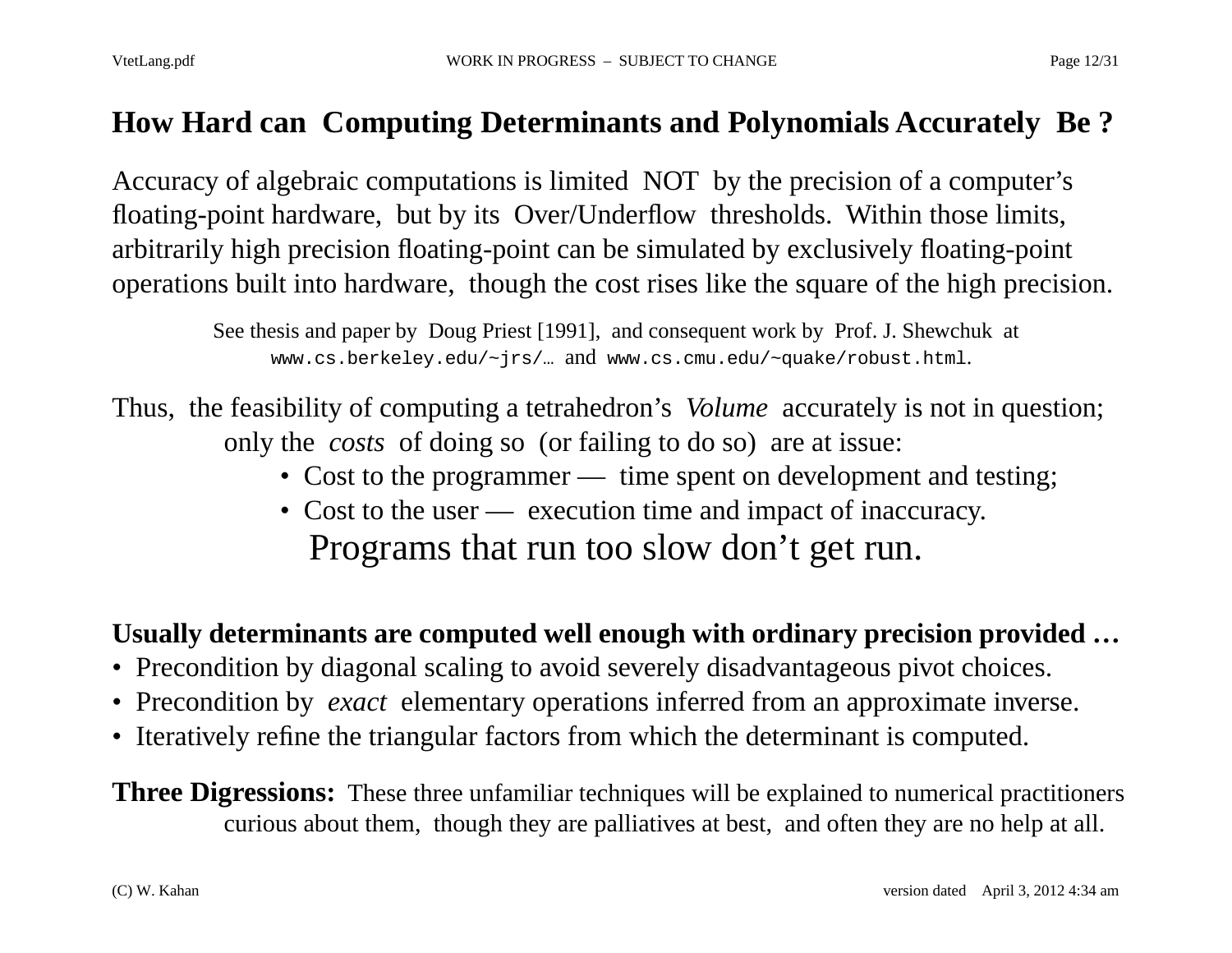#### **Digression: Preconditioning by Diagonal Scaling.**

Its purpose is to prevent severely disadvantageous pivot choices. For instance,

Volume = 
$$
\sqrt{\left(\det\begin{bmatrix} 0 & u^2 & v^2 & w^2 & 1 \\ u^2 & 0 & w^2 & v^2 & 1 \\ v^2 & w^2 & 0 & u^2 & 1 \\ w^2 & v^2 & 0 & 1 & 1 \end{bmatrix}\right)}/288
$$
 =  $\sqrt{\left(\det\begin{bmatrix} 0 & 1 & 1 & 1 & 1 \\ 1 & 0 & u^2 & v^2 & w^2 \\ 1 & u^2 & 0 & w^2 & v^2 \\ 1 & v^2 & w^2 & 0 & u^2 \\ 1 & w^2 & v^2 & u^2 & 0 \end{bmatrix}}\right)}/288$ ),

would normally be computed by Gaussian Elimination (triangular factorization) but the selection of pivots could be quite different for these two determinants. However, if all edge-lengths u, U, …, W are tiny enough, the latter determinant will so closely resemble

$$
\sqrt{\left(\det\begin{pmatrix} 0 & 1 & 1 & 1 \\ 1 & 0 & 0 & 0 \\ 1 & 0 & 0 & 0 \\ 1 & 0 & 0 & 0 \\ 1 & 0 & 0 & 0 \\ 1 & 0 & 0 & 0 \end{pmatrix}}\right)}/288 \big) = 0
$$

that the first pivot selection will disregard the data, thereby spoiling it if edge-lengths have widely different magnitudes, even though they do determine the *Volume* relatively well; it would be homogeneous of degree 3 in edge-lengths if roundoff did not interfere. (Unfortunate pivot selection can afflict the first determinant too, but the explanation takes longer.) If some permutations of the tetrahedron's vertices produce *Volume*s too different from the others, suspect poor pivot selection.

Many people regard matrices as well-scaled when every row and every column has at least one element roughly the same in magnitude as the biggest element. *This criterion is mistaken*.

A better criterion is that every column-sum and row-sum of magnitudes be nearly the same; this criterion can be satisfied only approximately and only by iteration. It's a story for another day.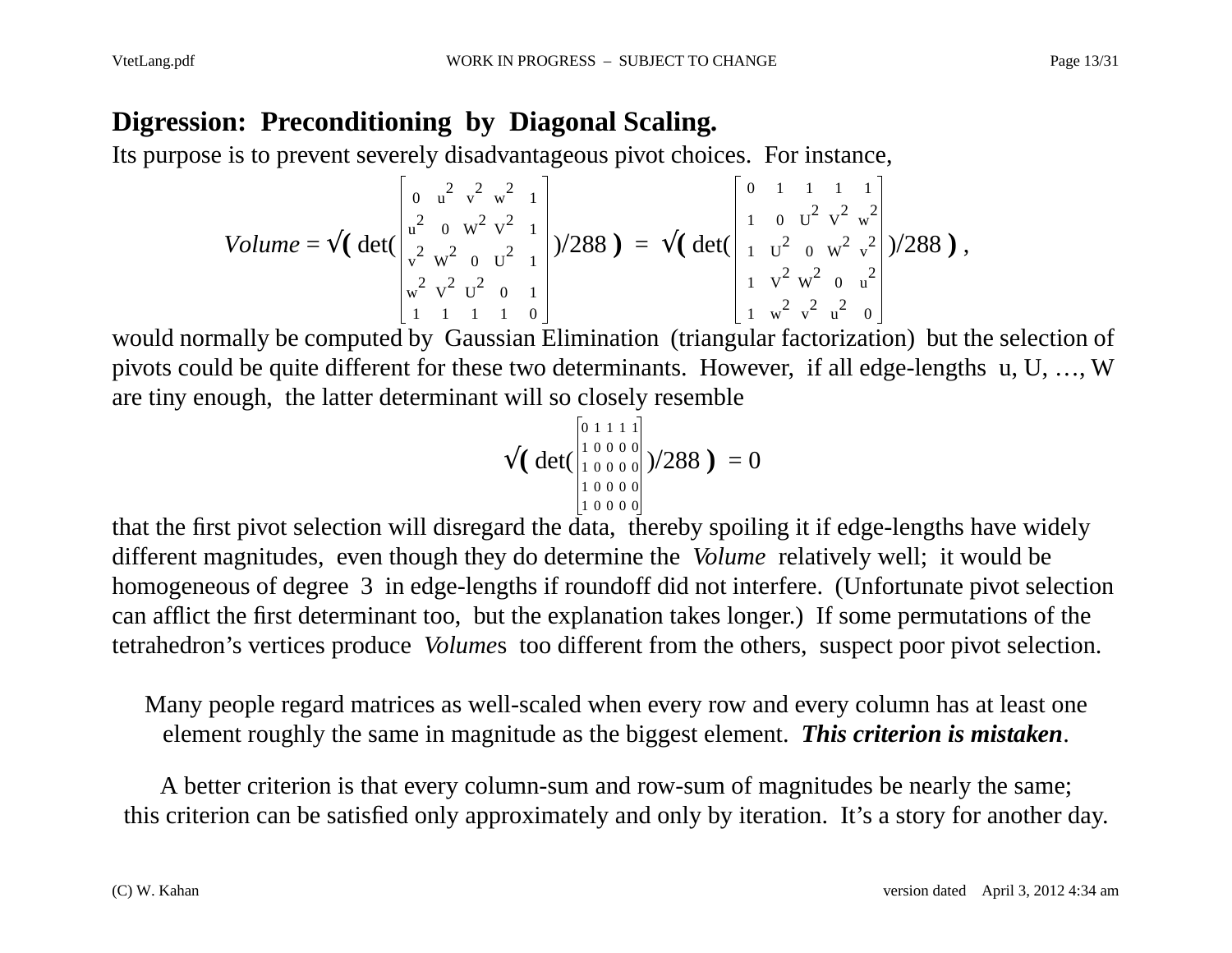#### **Digression: Preconditioning by** *exact* **elementary operations.**

These are inferred from an approximate inverse and performed in somewhat extra-precise arithmetic.

Suppose det(B) is tiny because of massive cancellation; then  $B^{-1}$  must be huge and  $B^{-1} \cdot B = I$ must largely cancel. Therefore rows of  $B^{-1}$  computed approximately provide linear combinations of rows of B that all almost vanish by cancellation. Choose one of the bigger rows b**'** of a computed  $B^{-1}$  so that  $b'B \approx o'$  after cancellation; it would be a row of I if it weren't approximate.

Now let  $r' := round(\mu b')$  scaled and rounded to integers small enough that r'B is computed *exactly*. "Small enough" depends upon how many bits of precision are available in excess of those needed to represent the given data B exactly. The more extra bits, the bigger are the integers in r**'** , and the better they work. Now r**'**B is an exact linear combination of the rows of B that almost cancels out.

Replacing a row of B by such a linear combination computed *exactly* replaces B by a new matrix  $\overline{B}$  whose determinant is a known multiple of det(B). Let  $\beta$  be an element of biggest magnitude in r', and let j be its column index. The replacing row j in B by r'B yields a new matrix  $\overline{B}$  with  $det(\overline{B}) = B \cdot det(B)$ , and easier to compute accurately after preconditioning by diagonal scaling.

The process may be repeated so long as r**'**B can be computed exactly; each repetition moves more cancellation from inside the determinant calculation to ahead of it where the cancellation is harmless.

This process is one of the arcane motives for introducing the *Inexact* flag into IEEE Standard 754 for Floating-Point Arithmetic. The process dates back to the days of desk-top (electro-)mechanical calculators whose operators could see easily whether computations of r**'**B had been performed exactly. For another application see the *Advanced Functions Handbook* [1982] for the HP-15C calculator.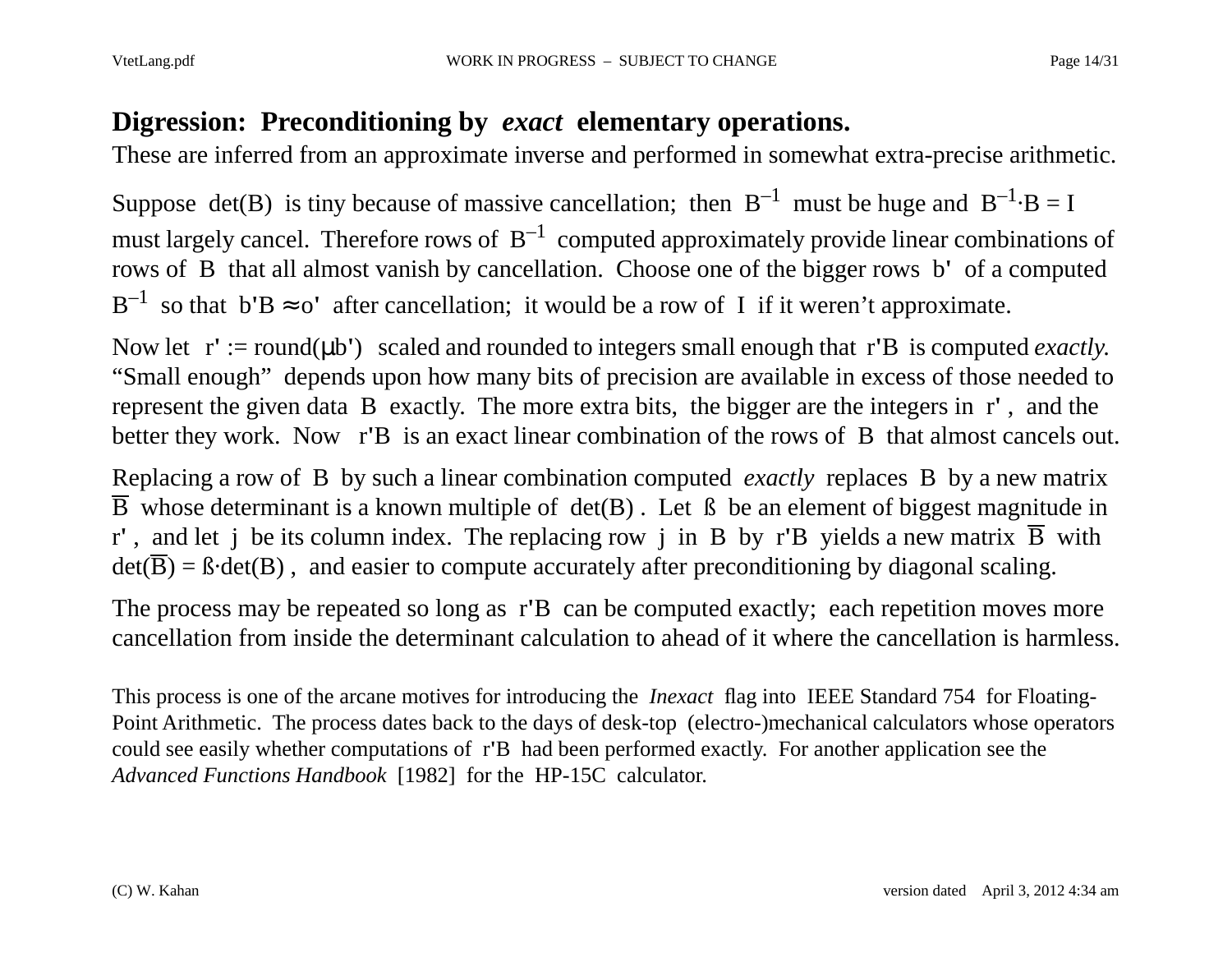#### **Digression: Iterative refinement of triangular factors.**

In order to compute det(B) given square matrix B , Gaussian Elimination or the Crout-Doolittle method first obtains an approximate triangular factorization L·U <sup>≈</sup> PB . Here L is unit lower triangular, U is upper triangular, and P is a permutation matrix determined by pivotal exchanges;  $det(L) = 1$  and  $det(P) = \pm 1$ , so  $det(B) = det(P) \cdot det(U)$  can be computed from the product of U's diagonal elements. But they are contaminated by accrued roundoff that we wish to attenuate. What follows does so with extra-precise arithmetic confined to the computation of the *Residual* .

Compute the residual  $P\Delta B := PB - L \cdot U$  accumulating products extra-precisely. To estimate a strictly lower triangular ∆L (with zeros on its diagonal) and an upper triangular ∆U satisfying the equation  $(L+\Delta L)\cdot(U+\Delta U) = PB$  more nearly exactly, solve the equation  $(L+\Delta L)\cdot \Delta U + \Delta L \cdot U = P \Delta B$  using just working-precision arithmetic. This equation seems nonlinear, but it can be solved for the rows of  $\Delta U$  and columns of  $\Delta L$  in interlaced order: row#1 of  $\Delta U$ , then column#1 of  $\Delta L$ , then row#2 of ∆U , then column#2 of ∆L , … as illustrated below:

$$
P\Delta B = (L+\Delta L) \cdot \Delta U + \Delta L \cdot U.
$$
  
\n
$$
P\Delta B = \begin{bmatrix} 1 \\ a & 1 \\ a & c & 1 \\ a & c & e & 1 \\ a & c & e & g & 1 \end{bmatrix} \cdot \begin{bmatrix} 1 & 0 & 0 & 0 \\ 0 & 1 & 0 & 0 & 0 \\ 0 & 0 & 0 & 0 & 0 \\ 0 & 0 & 0 & 0 & 0 \\ 0 & 0 & 0 & 0 & 0 \\ 0 & 0 & 0 & 0 & 0 \\ 0 & 0 & 0 & 0 & 0 \end{bmatrix} + \begin{bmatrix} 0 & 0 & 0 & 0 & 0 \\ 0 & 0 & 0 & 0 & 0 \\ 0 & 0 & 0 & 0 & 0 \\ 0 & 0 & 0 & 0 & 0 \\ 0 & 0 & 0 & 0 & 0 \\ 0 & 0 & 0 & 0 & 0 \\ 0 & 0 & 0 & 0 & 0 \\ 0 & 0 & 0 & 0 & 0 \\ 0 & 0 & 0 & 0 & 0 \\ 0 & 0 & 0 & 0 & 0 \end{bmatrix}.
$$
 Compute first a's, then b's, then c's,

(There are other workable orderings.) The process then writes  $L+\Delta L$  over L and U+ $\Delta U$  over U, rounding them off to working precision, and recomputes det(U). This process may be repeated until it encounters a *Law of Diminishing Returns*, which sets in soon enough to vitiate repetitions after the first or second. The result's utimate accuracy is limited by the residual's accuracy after cancellation.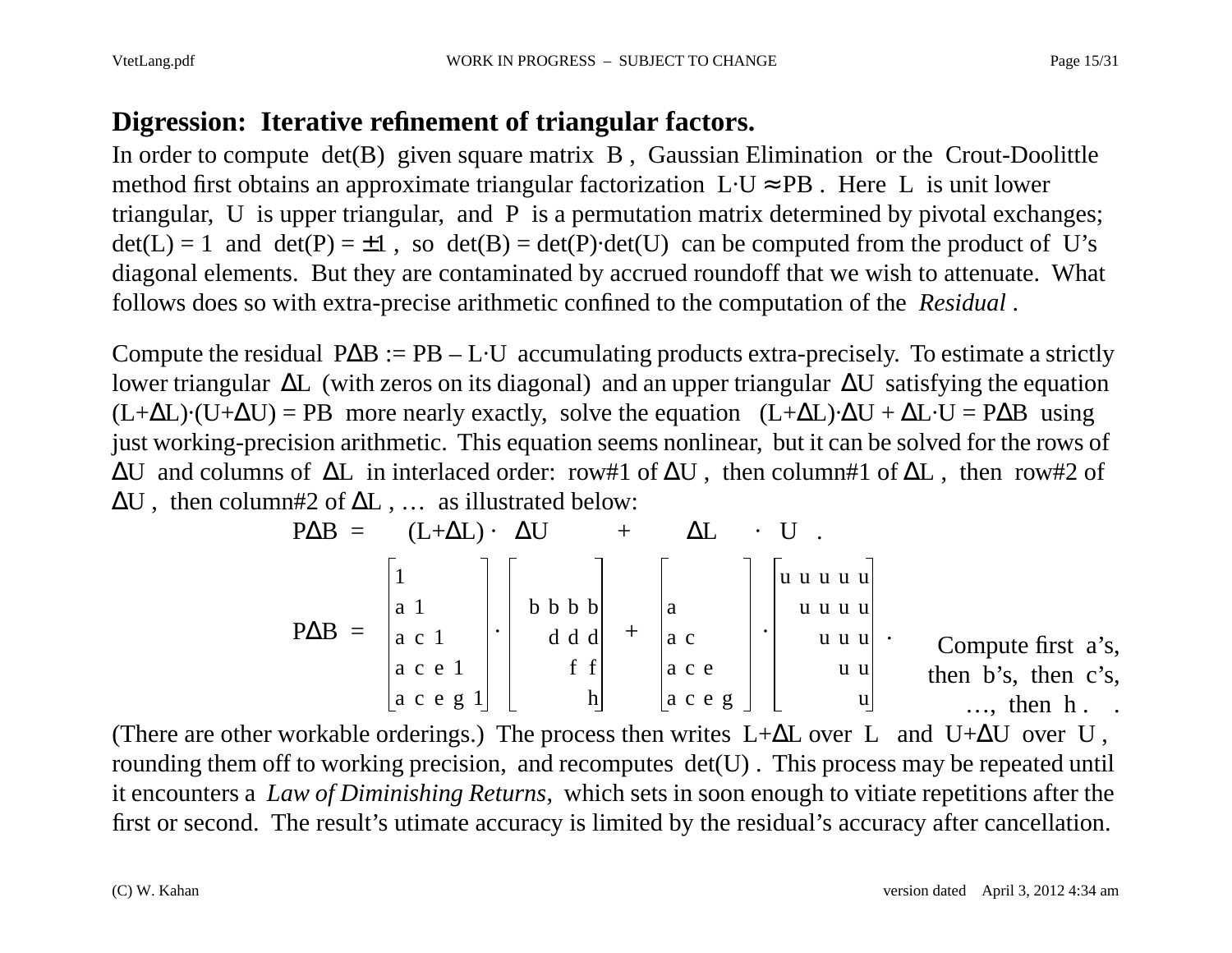#### **An Unobvious Factorization of a Tetrahedron's** *Volume*

First compute nine *Facial Differences* belonging to three of the tetrahedron's four faces:  $X_U := w-U+v$ ,  $X_v := U-v+w$ ,  $X_w := v-w+U$ , (Recall from *Area* how  $Y_V := u - V + w$ ,  $Y_w := V - w + u$ ,  $Y_u := w - u + V$ , to compute all Facial  $Z_W := v-W+u$ ,  $Z_u := W-u+v$ ,  $Z_v := u-v+W$ . Differences accurately.) (These nine are not linearly independent.) Also needed are three facial sums  $\rm X_{0}:=U+ v+ w \ = \ X_{U}+ X_{v} + X_{w} \ ,$  ${\rm Y}_0:={\rm V}$ +w+u =  ${\rm Y}_{\rm V}$ + ${\rm Y}_{\rm w}$ + ${\rm Y}_{\rm u}$  ,  ${\rm Z}_{\rm 0} := {\rm W}$ +u+v =  ${\rm Z}_{\rm W}$ + ${\rm Z}_{\rm u}$ + ${\rm Z}_{\rm v}$  .

Next combine these 12 facial sums and differences in pairs into 6 products:

$$
X := X_U \cdot X_0 = (w - U + v) \cdot (U + v + w) , \qquad x := X_v \cdot X_w = (U - v + w) \cdot (v - w + U) ,
$$
  
\n
$$
Y := Y_V \cdot Y_0 = (u - V + w) \cdot (V + w + u)), \qquad y := Y_w \cdot Y_u = (V - w + u) \cdot (w - u + V) ,
$$
  
\n
$$
Z := Z_W \cdot Z_0 = (v - W + u) \cdot (W + u + v) , \qquad z := Z_u \cdot Z_v = (W - u + v) \cdot (u - v + W) .
$$

(Subscripts are no longer needed.) The 6 products are independent positive variables from which all 6 edge-lengths can always be recovered; for instance

u = 
$$
\sqrt{(Y+y)\cdot(Z+z)/(X+x)}/2
$$
, and  
U =  $\sqrt{(X\cdot(Y+y-Z-z)^2 + x\cdot(Y+y+Z+z)^2}/((Y+y)\cdot(Z+z))}/2$ .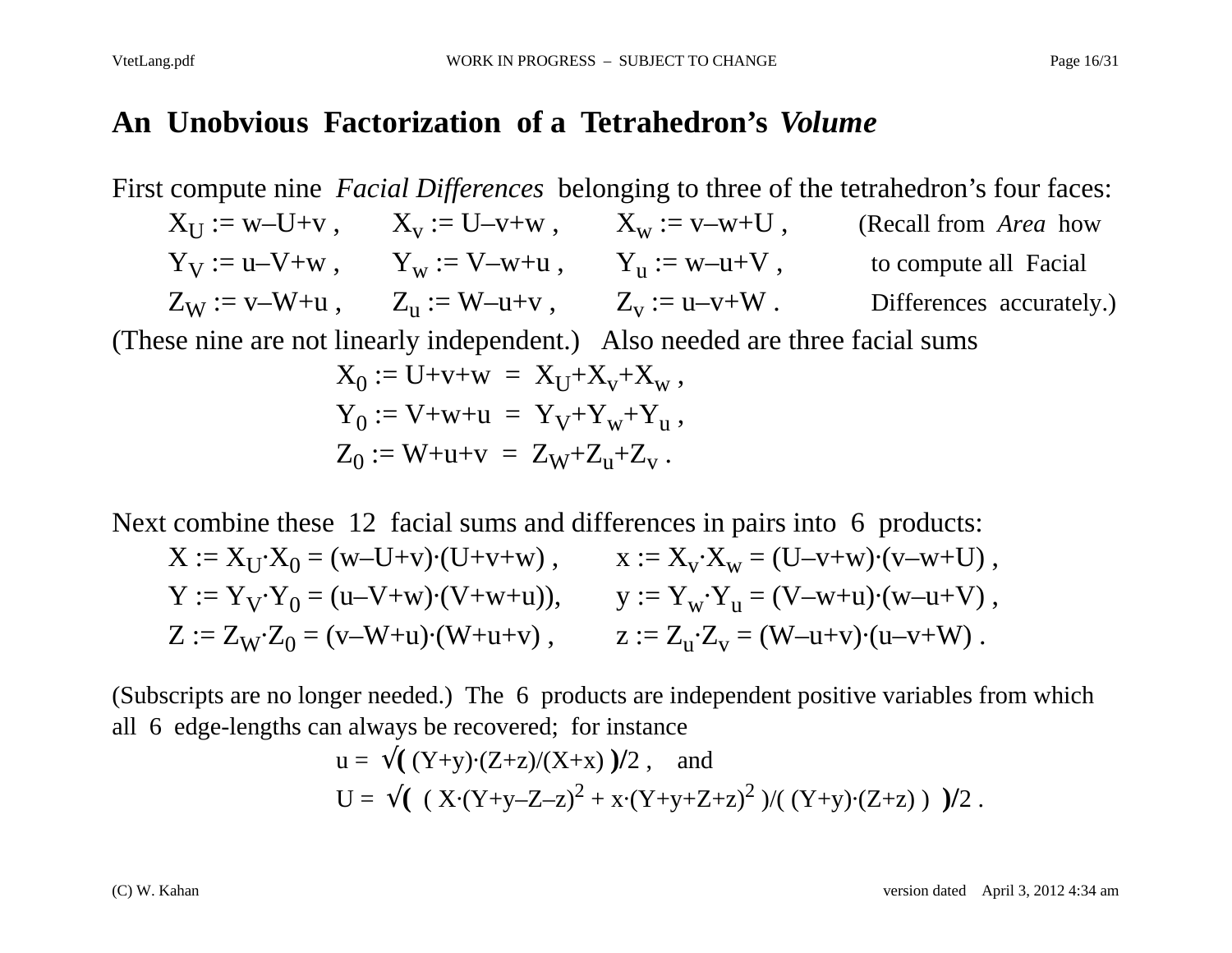So far we have computed accurately the six products

$$
X := (w-U+v) \cdot (U+v+w) , \t x := (U-v+w) \cdot (v-w+U) ,
$$
  
\n
$$
Y := (u-V+w) \cdot (V+w+u) ), \t y := (V-w+u) \cdot (w-u+V) ,
$$
  
\n
$$
Z := (v-W+u) \cdot (W+u+v) , \t z := (W-u+v) \cdot (u-v+W) .
$$

Next compute four square roots of four products of products:

 $\xi := \sqrt{\text{XYZ}}$ ,  $\eta := \sqrt{\text{yZX}}$ ,  $\zeta := \sqrt{\text{zXY}}$  and



 $\lambda := \sqrt{{\rm xyz}}$  .

Then the tetrahedron's volume turns out to be

$$
Volume = \sqrt{((\xi + \eta + \zeta - \lambda) \cdot (\lambda + \xi + \eta - \zeta) \cdot (\eta + \zeta + \lambda - \xi) \cdot (\zeta + \lambda + \xi - \eta))}/(192 \text{ u} \cdot \text{v} \cdot \text{w})}.
$$

All factors turn out to be positive for a non-degenerate tetrahedron. Because this unobvious property is invisible to automated algebra systems like *Derive*, *Maple* and *Mathematica*, they cannot prove our formula for *Volume* valid with just one Simplify command.

Our factored *Volume* formula is Backward Stable *provided* the edge-length pairs are so ordered that the three smallest of twelve facial differences lie among the nine used.

This claim's proof is utterly unobvious yet crucial since *Volume* can be a well-conditioned function (Cond. No. = 3) of edge-lengths for certain javelin-shaped tetrahedra despite numerical cancellation.

#### **Digressions:**

When is *Volume*'s Condition Number so small as 3 ? Whence comes our factored form of Euler's formula for a tetrahedron's *Volume* ?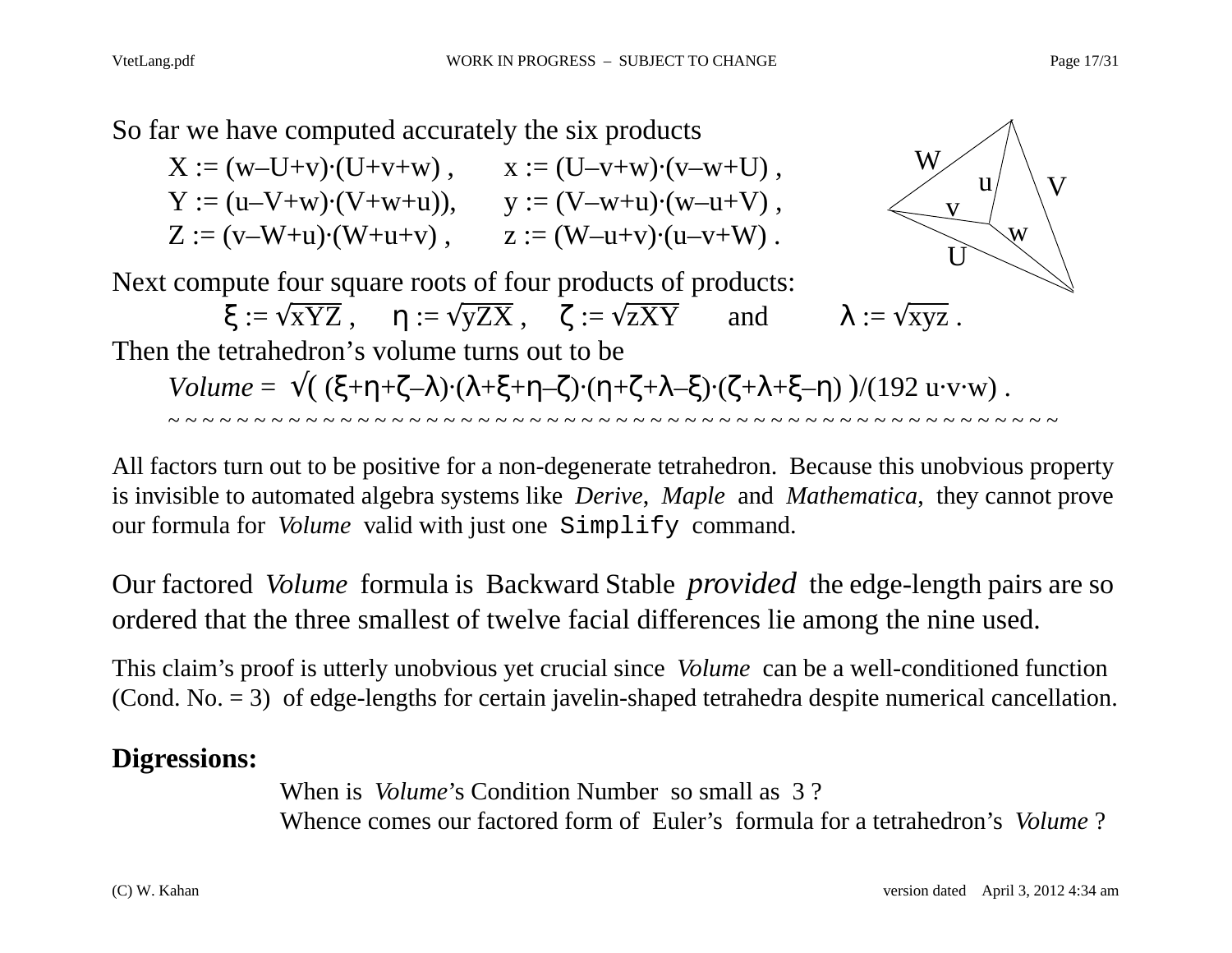#### **Whence comes our factored form of Euler's formula for a tetrahedron's** *Volume* **?**

Let column-vectors **<sup>u</sup>**, **v**, **<sup>w</sup>** be edges emanating from a vertex at **o** , with lengths u, v, w respectively; and let the angles between those edges be 2θ, 2φ, 2ψ as shown opposite edges with squared lengths **v**  $U^2 := (v-w)'(v-w) , \quad V^2 := (w-u)'(w-u) , \quad W^2 := (u-v)'(u-v)$  resp. Angles can be obtained from edge-lengths via the face-triangles' *Half-Angle-Tangent* W

Angles can be obtained from edge-lengths via the face-triangles' 
$$
U \setminus W
$$
  
Half-Angle-Tangent-Law:  

$$
\tan^2 \theta = \frac{(U-v+w)(v-w+U)}{(w-U+v)(U+v+w)}, \quad \tan^2 \phi = \frac{(V-w+u)(w-u+V)}{(u-V+w)(V+w+u)}, \quad \tan^2 \psi = \frac{(W-u+v)(u-v+W)}{(W-u+v)(u-v+W)}.
$$

Half-angles 
$$
\theta
$$
,  $\phi$ ,  $\psi$  must satisfy ten inequalities,  
first these four:  $\theta + \phi + \psi \le \pi$ ,  $\theta \le \phi + \psi$ ,  $\phi \le \psi + \theta$  and  $\psi \le \theta + \phi$ ,  
and consequently six more:  $0 \le \theta \le \pi/2$ ,  $0 \le \phi \le \pi/2$  and  $0 \le \psi \le \pi/2$ .

Equality in place of any of these ten inequalities signifies a degenerate tetrahedron. For instance, if  $\theta + \phi + \psi = \pi$ then vertex **o** falls into the triangle whose vertices are at the ends of **u**, **v** and **w**; or if  $\theta = \phi + \psi$  then **u** runs through the triangle with vertices at **o**, **<sup>v</sup>** and **<sup>w</sup>** . Violation of any inequality is geometrically infeasible.

The tetrahedron's *Volume* is a sixth the volume  $\Omega := |\det([\mathbf{u}, \mathbf{v}, \mathbf{w}])|$  of a parallelepiped whose three edges emanating from a vertex at **o** are **u**, **v**, **w** .

Why "a sixth"? Cut a cube into six congruent tetrahedra each another's reflection in a diagonal cutting plane.

Now  $\Omega^2$  can be expressed as a cubic polynomial in the squares of the six edge-lengths:

**u**

 $2\Psi$ 

V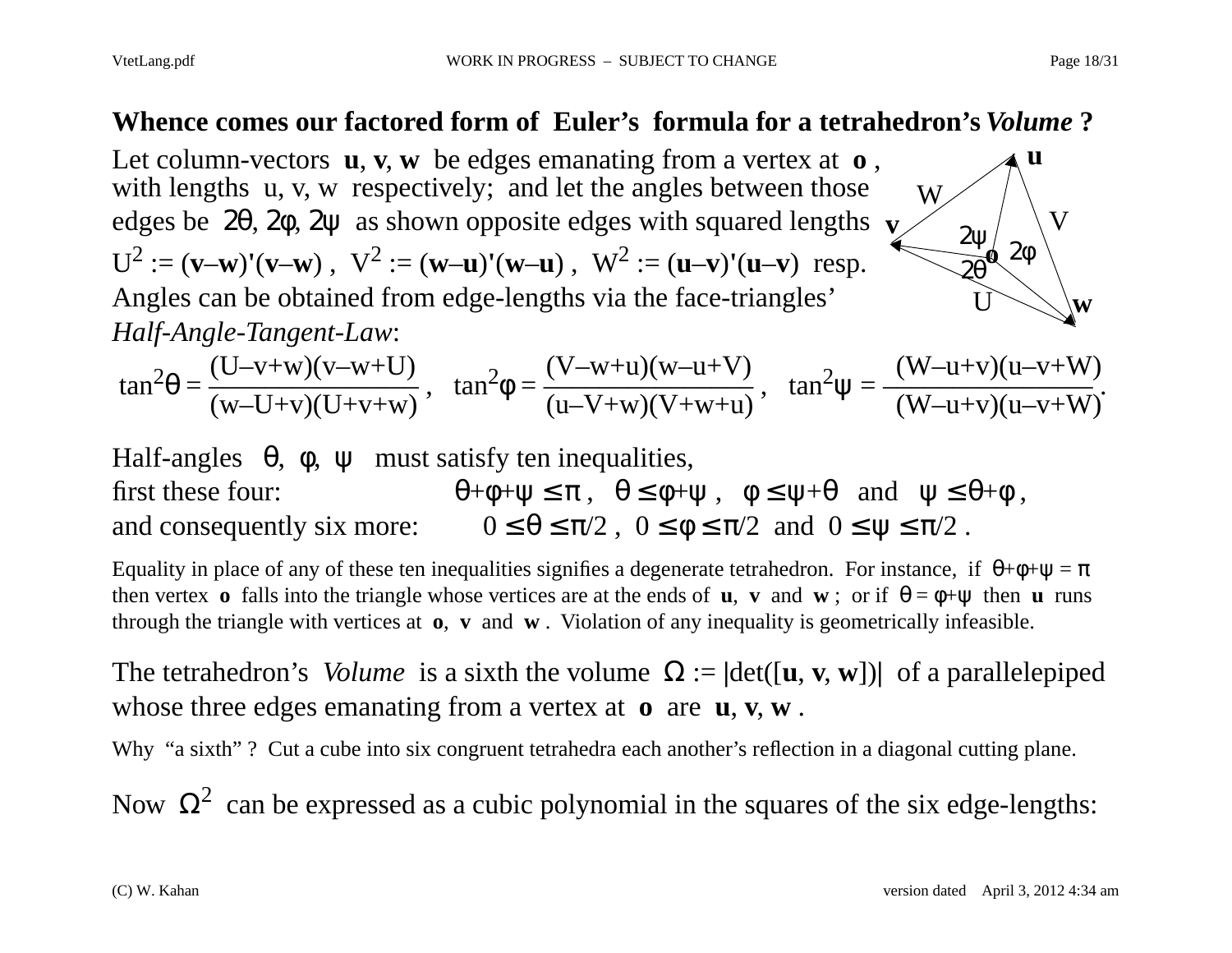$$
\Omega^{2} = \det([\mathbf{u}, \mathbf{v}, \mathbf{w}']'[\mathbf{u}, \mathbf{v}, \mathbf{w}]) = \det(\begin{bmatrix} u'u & u'v & u'w \ v'u & v'v & v'w \ w'u & w'v & v'w \end{bmatrix});
$$
  
and substitute  $\mathbf{u'v} = (u^{2}+v^{2}-W^{2})/2$  etc. to get  $\begin{bmatrix} w'u & w'v & w'w \ w'u & w'v & w'w \end{bmatrix}$ ;  

$$
4\Omega^{2} = \begin{bmatrix} 4u^{2}v^{2}w^{2} - u^{2}(v^{2}+w^{2}-U^{2})^{2} - \\ -v^{2}(w^{2}+u^{2}-V^{2})^{2} - w^{2}(u^{2}+v^{2}-W^{2})^{2} + \\ + (v^{2}+w^{2}-U^{2})(w^{2}+u^{2}-V^{2})(u^{2}+v^{2}-W^{2}) \end{bmatrix} = \det(\begin{bmatrix} 0 & u^{2} & v^{2} & w^{2} & 1 \\ u^{2} & 0 & w^{2} & v^{2} & 1 \\ v^{2} & w^{2} & 0 & U^{2} & 1 \\ v^{2} & v^{2} & 0 & 1 & 1 \\ w^{2} & v^{2} & U^{2} & 0 & 1 \\ u^{2} & v^{2} & U^{2} & 0 & 1 \end{bmatrix})/2.
$$

This polynomial is irreducible. However, substituting **u'v** = uv·cos(2 ψ) *etc*. yields

$$
\Omega^{2} = \det(\begin{vmatrix} u^{2} & uv \cos(2\psi) & uv \cos(2\phi) \\ vu \cos(2\psi) & v^{2} & vw \cos(2\theta) \\ xu \cos(2\phi) & uv \cos(2\theta) & w^{2} \end{vmatrix}) =
$$
  
=  $(uvw)^{2} \cdot (1 - \cos^{2}(2\theta) - \cos^{2}(2\phi) - \cos^{2}(2\psi) + 2 \cdot \cos(2\theta) \cdot \cos(2\phi) \cdot \cos(2\phi)) =$   
=  $4 \cdot (uvw)^{2} \cdot \sin(\theta + \phi + \psi) \cdot \sin(\phi - \psi + \theta) \cdot \sin(\psi - \theta + \phi) \cdot \sin(\theta - \phi + \psi)$ .

Except for the determinants, everything on this page down to here was known to Euler in the 1750s. Substituting  $\theta = \arctan(\sqrt{...})$  *etc.* produces our factored backward stable formula for *Volume* after laborious simplification assisted by a computerized algebra system.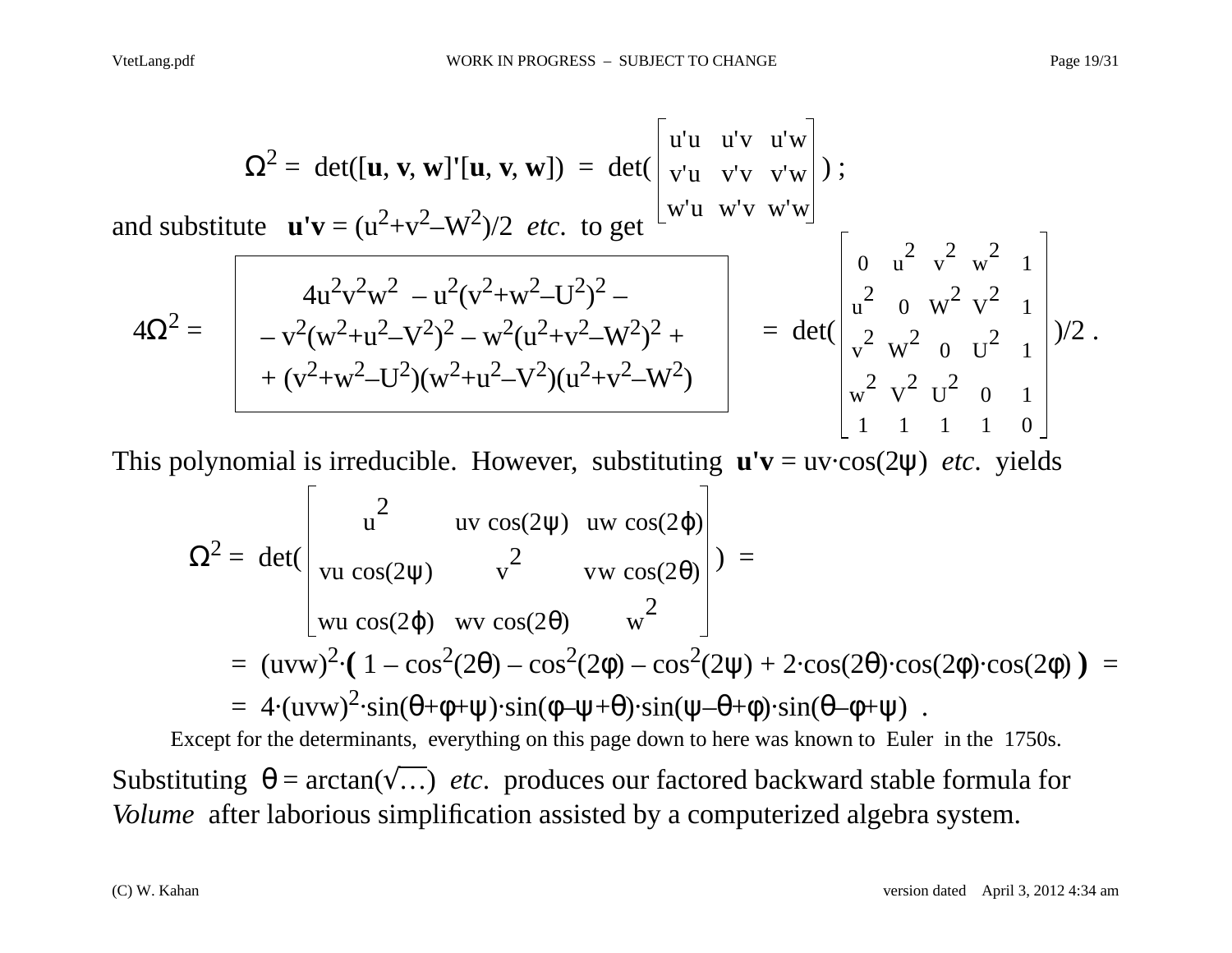**Digression:** Why is a tetrahedron's *Volume* a well-conditioned function of edge-lengths provided its every vertex projects perpendicularly to a point inside its opposite face?

Such a tetrahedron's *Volume* must be an increasing function of each edge-length:



*Volume* is a third the product of *Base Area* times *Altitude*, which increases with edge-length w so long as the top vertex projects perpendicularly to the base's interior, as shown here.

In such cases, *Volume* =:  $\mathcal{F}(u, U, v, V, w, W)$  is a function with first partial derivatives  $\mathbf{F}_{\mathbf{u}}:=\partial\mathbf{\hat{x}}/\partial\mathbf{u}>0\;,\;\;\mathbf{\hat{x}}_{\mathbf{U}}:=\partial\mathbf{\hat{x}}/\partial\mathbf{U}>0\;,\;\;\;\mathbf{\hat{x}}_{\mathbf{v}}:=\partial\mathbf{\hat{x}}/\partial\mathbf{v}>0\;,\;\;\;\ldots,\;\;\;\mathbf{\hat{x}}_{\mathbf{W}}:=\partial\mathbf{\hat{x}}/\partial\mathbf{W}>0\;.$ Changing all edge-lengths by factors no farther from 1 than (1±δ) changes *Volume* by an amount no worse than  $\pm (u \cdot \Psi_u + U \cdot \Psi_U + v \cdot \Psi_v + ... + W \cdot \Psi_W) \delta$  if terms of order  $\delta^2$  are ignored. Now,  $\angle$  is *Homogeneous of degree* 3; this means for every  $\lambda > 0$  that ¥(λu, λU, λv, λV, λw, λW) =  $\lambda^3$ ·¥(u, U, v, V, w, W). Therefore Euler's identity says that  $u \cdot \Psi_u + U \cdot \Psi_V + v \cdot \Psi_V + ... + W \cdot \Psi_W = 3\Psi = 3 \cdot Volume$ , whence it follows that *Volume* changes by a factor no worse than  $(1 \pm 3\delta)$  when its data change by  $(1\pm\delta)$ .

Under these circumstances, *Volume*'s Condition Number is 3 .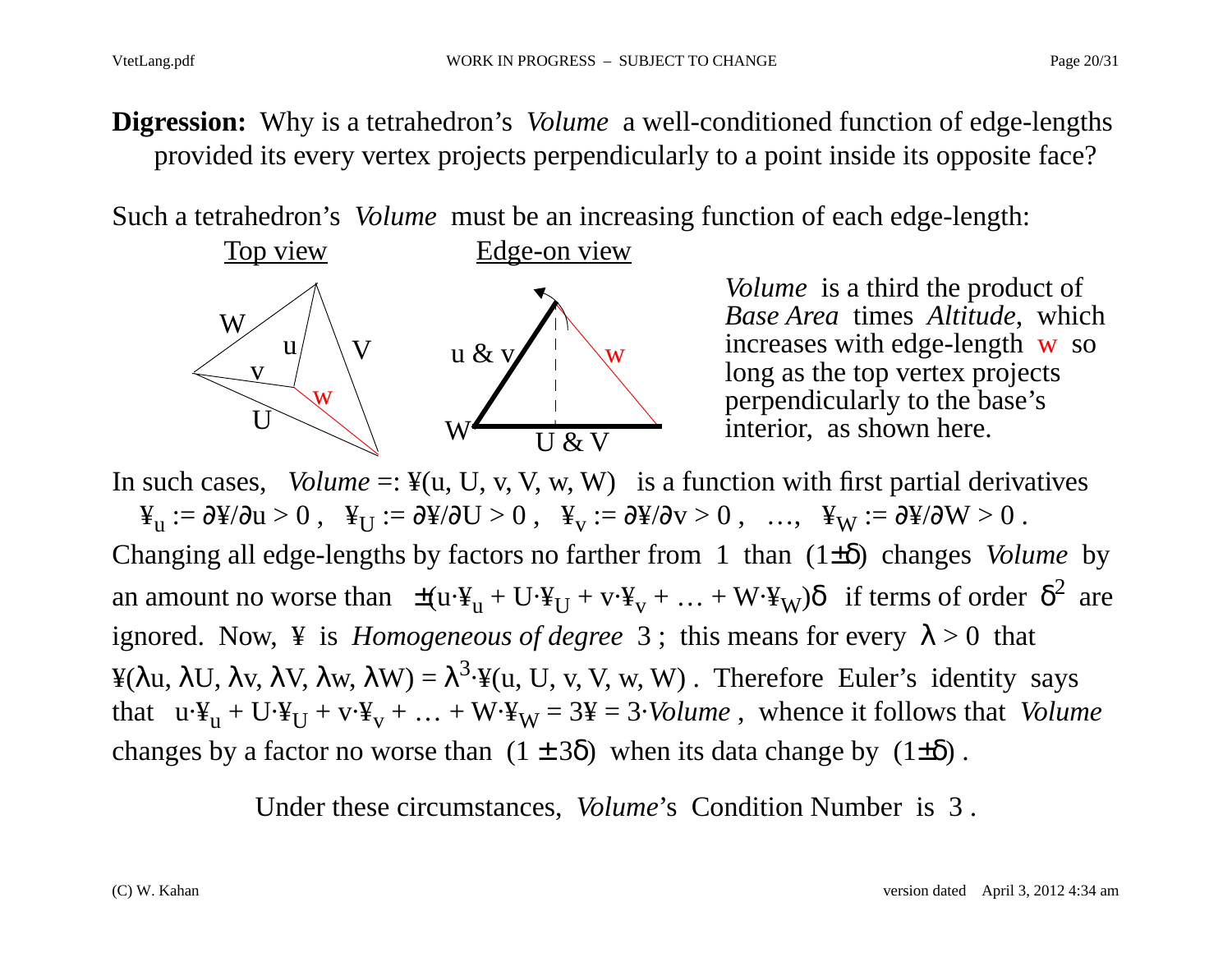The foregoing analysis of *Volume*'s condition number inspires another way to compute *Volume* as the square root of an unfactored polynomial:

*Volume* =  $\sqrt{(H(u^2, U^2, v^2, v^2, w^2, W^2)})/12$  where H is the homogeneous polynomial  $H(x, X, y, Y, z, Z) := 4xyz - x(y + z - X)^2 - y(z + x - Y)^2 - z(x + y - Z)^2 + (y + z - X)(z + x - Y)(x + y - Z)$ of degree 3 . This H satisfies Euler's identity

3H = x ∂H/ ∂x + X ∂H/ ∂X + y ∂H/ ∂y + Y ∂H/ ∂Y + z ∂H/ ∂z + Z ∂H/ ∂ Z in which each partial derivative  $\partial H/\partial \dots$  is a homogeneous polynomial of degree 2. For instance,

 $\partial H/\partial x = K(x, X, y, Y, z, Z) := (x-z-Y)(x-y-Z) - (x-z+X-Z)(x-y+X-Y)$ . Moreover, because H is unchanged by certain permutations of its arguments, namely those that correspond to the 24 permutations of the tetrahedron's vertices, we find that  $\partial H/\partial x = K(x,X,y,Y,z,Z)$ ,  $\partial H/\partial y = K(y,Y,z,Z,x,X)$ ,  $\partial H/\partial z = K(z,Z,x,X,y,Y)$ ,  $\partial H/\partial X = K(X, x, y, Y, Z, z)$ ,  $\partial H/\partial Y = K(Y, y, z, Z, X, x)$ ,  $\partial H/\partial Z = K(Z, z, x, X, Y, y)$ .

Consequently all six derivatives can be computed from six invocations of one program that computes  $K(u^2, U^2, v^2, V^2, w^2, W^2)$  from, say, the carefully crafted expression  $((u-w)(u+w)-V^2)((u-v)(u+v)-W^2)-((u-w)(u+w)+(U-W)(U+W))((u-v)(u+v)+(U-V)(U+V))$  .

It yields another way to obtain *Volume* =  $\sqrt{3H/432}$  with no division and one square root. Why this method suffers less than the other unfactored expressions do from roundoff is not yet clear.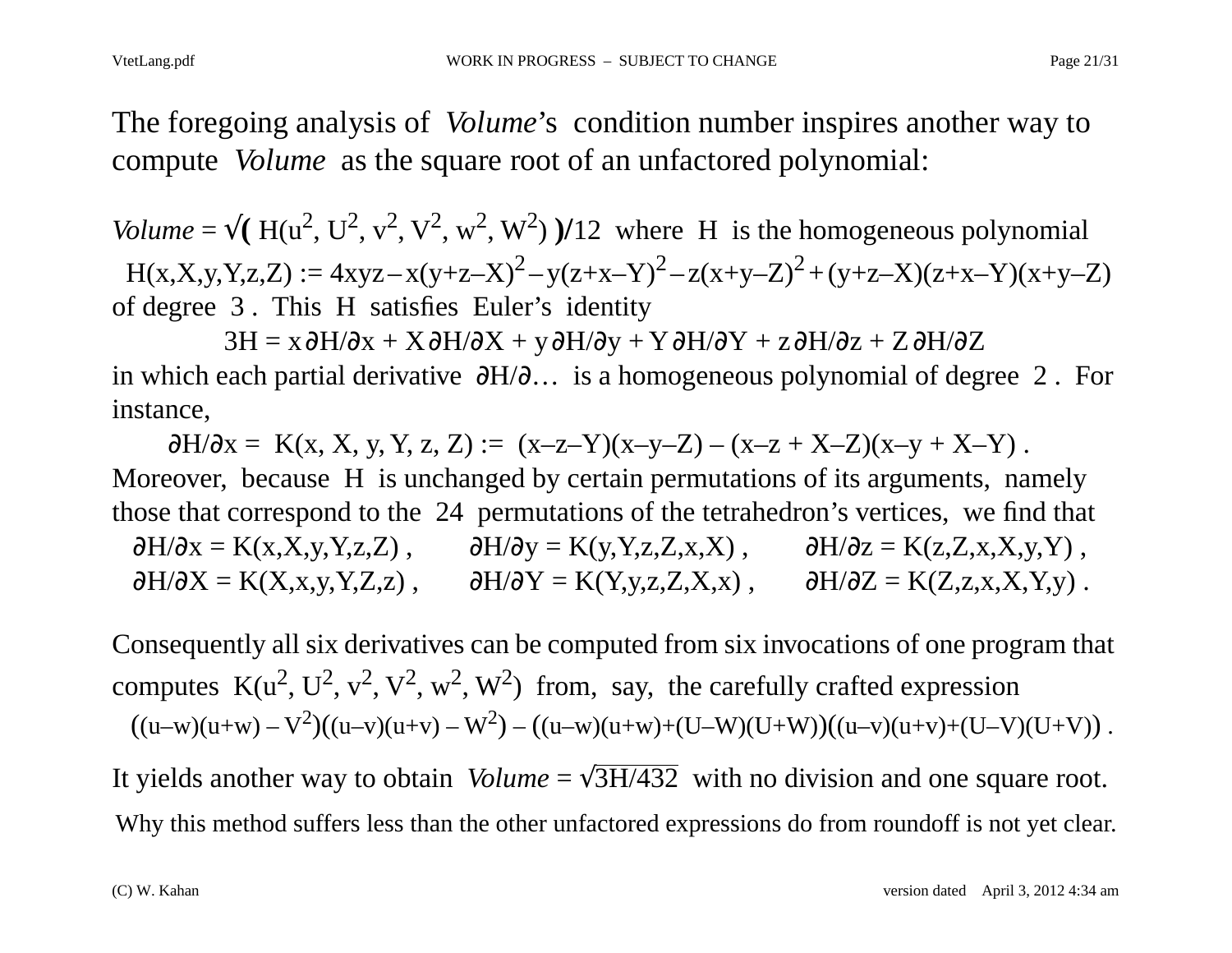## **Numerical Tests: (These will be changed.)**

A problem not yet fully solved is the generation of test data consisting of edge-lengths with known *Volume*s that reveal the weaknesses of the various formulas available to test. The six formulas tested and compared here were these:  $\begin{bmatrix} 0 & u^2 & v^2 & w^2 & 1 \end{bmatrix}$   $\begin{bmatrix} 0 & 1 & 1 & 1 & 1 \end{bmatrix}$ 

• Two 5-by-5 determinants det 
$$
\begin{pmatrix} 0 & u^2 & v^2 & w^2 & 1 \\ u^2 & 0 & w^2 & v^2 & 1 \\ v^2 & w^2 & 0 & u^2 & 1 \\ v^2 & v^2 & 0 & u^2 & 1 \\ u^2 & v^2 & v^2 & 0 & 1 \\ 1 & 1 & 1 & 1 & 0 \end{pmatrix}
$$
 and det  $\begin{pmatrix} 1 & 0 & u^2 & v^2 & w^2 \\ 1 & 0 & u^2 & v^2 & w^2 \\ 1 & u^2 & 0 & w^2 & v^2 \\ 1 & w^2 & v^2 & u^2 & 0 \end{pmatrix}$ .

• Three arrangements of Euler's polynomial: Euler's identity, No divide, One divide.

• The new allegedly backward stable factored expression with four extra square roots. All data was submitted permuted all 24 ways to find the worst harm due to roundoff. All data was representable *Exactly* in 4-byte floats (24 sig. bits). Test Data:

| Case           | $\mathbf{u}$ | $\mathbf{U}$ | V        | $\bf V$ | W        | W       | <i>Volume</i>     | Cond.#      |
|----------------|--------------|--------------|----------|---------|----------|---------|-------------------|-------------|
|                | 66           | 66           | 66       | 66      | 66       | 66      | 33881.72852733461 | 3           |
| $\overline{2}$ | 777          | 222          | 444      | 666     | 444      | 555     | 8205786           | 6.347       |
| 3              | 1332         | 666          | 1443     | 555     | 1443     | 555     | 65646288          | 3           |
| $\overline{4}$ | 240          | 125          | 117      | 244     | 44       | 267     | 205920            | 3           |
| 5              | 4444         | 3535         | 3232     | 7676    | 3333     | 7070    | 3090903           | $5.2_{10}7$ |
| 6              | 2121         | 5858         | 3232     | 7676    | 5656     | 4747    | 3090903           | $5.0_{10}7$ |
| $\overline{7}$ | 16000001     | 5656.875     | 16000000 | 8000    | 15999999 | 5657.25 | 85339610684978.15 | 3.000       |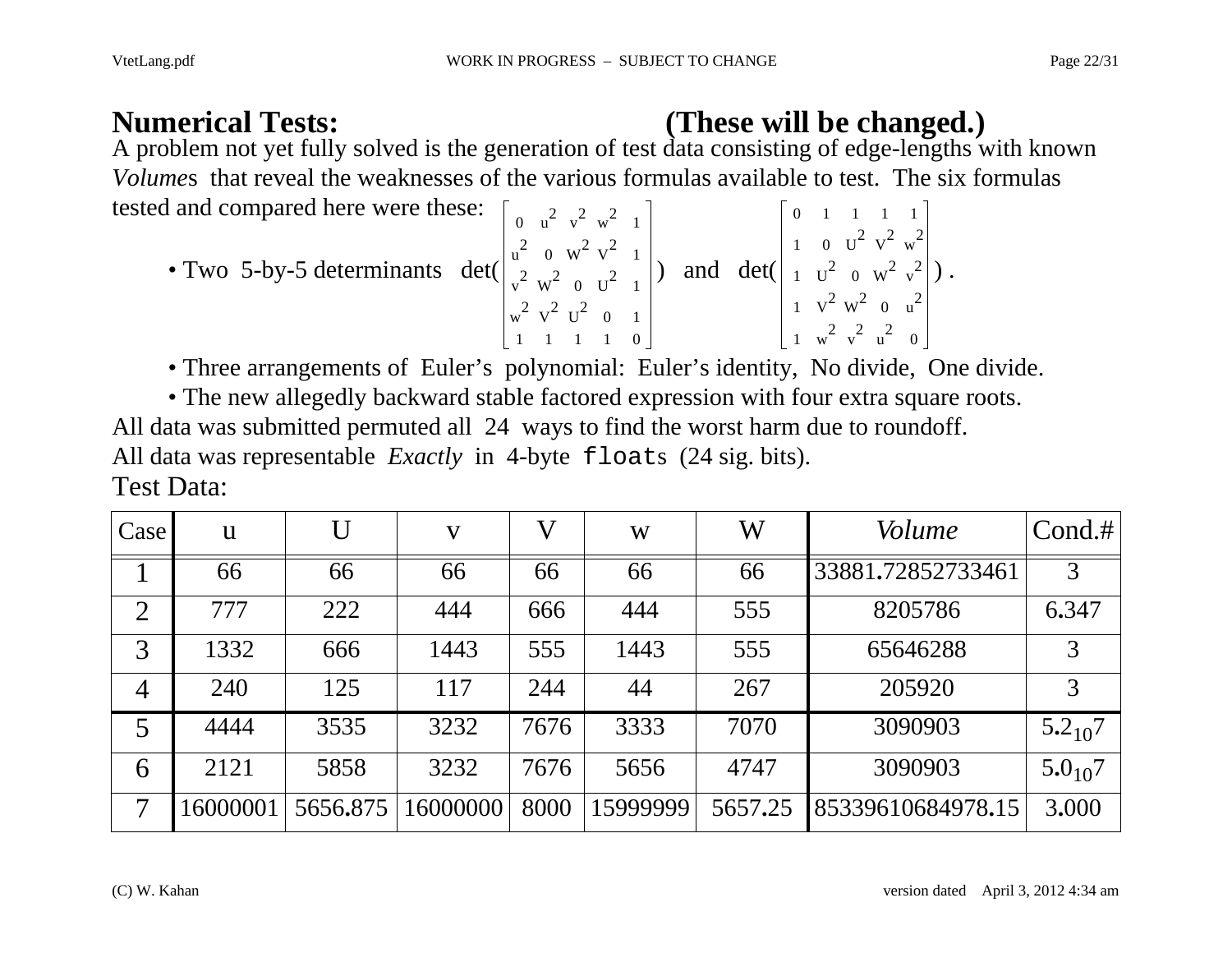2 21 21 24 **20** 21 22 6**.**347

3 21 21 24 **20** 22 22 3

4 21 21 24 **20** 22 24 3

5 00 1 0 0 4 1**.**5

6 10 0 0 0 4 1**.**5

7 **20 4 6 3 3** 22 3**.**000

| <b>St Results:</b> Correct sig. bits for worst Permutations of Edge-Lengths |  |                        |  |                                                                               |    |    |    |  |  |
|-----------------------------------------------------------------------------|--|------------------------|--|-------------------------------------------------------------------------------|----|----|----|--|--|
|                                                                             |  |                        |  | $ {\rm Case} $ Det1 $ {\rm Det2} $ E's Ident. No Div. One Div. New way Cond.# |    |    |    |  |  |
|                                                                             |  | $\frac{1}{21}$ 21 22 1 |  | 24                                                                            | 24 | 24 | 24 |  |  |

| <b>Test Results:</b> Correct sig. bits for Worst Permutations of Edge-Lengths |  |  |  |  |  |
|-------------------------------------------------------------------------------|--|--|--|--|--|
|-------------------------------------------------------------------------------|--|--|--|--|--|

| All results above were obtained from arithmetic rounded to float precision (24 s.b.). |  |
|---------------------------------------------------------------------------------------|--|
| Results obtained from arithmetic all rounded to double precision (53 s.b.) were       |  |

|                |    |    |    |    |    | Case $ \text{Det1} $ $ \text{Det2} $ E's Ident. No Div. One Div. New way $ \text{Cond.#} $ |                     |
|----------------|----|----|----|----|----|--------------------------------------------------------------------------------------------|---------------------|
|                | 53 | 53 | 53 | 53 | 53 | $\overline{53}$                                                                            |                     |
| $\overline{2}$ | 50 | 49 | 53 | 51 | 52 | 52                                                                                         | 6.347               |
| 3              | 50 | 49 | 53 | 53 | 52 | 53                                                                                         | 3                   |
| 4              | 51 | 50 | 53 | 53 | 53 | 53                                                                                         | 3                   |
| $\overline{5}$ | 29 | 29 | 31 | 27 | 30 | 33                                                                                         | 1.5 <sub>2</sub> 25 |
| 6              | 29 | 29 | 31 | 29 | 32 | 32                                                                                         | 1.5225              |
|                | 49 | 32 | 33 | 9  | 31 | 51                                                                                         | 3.000               |

 $1.5<sub>2</sub>25$ 

 $1.5_225$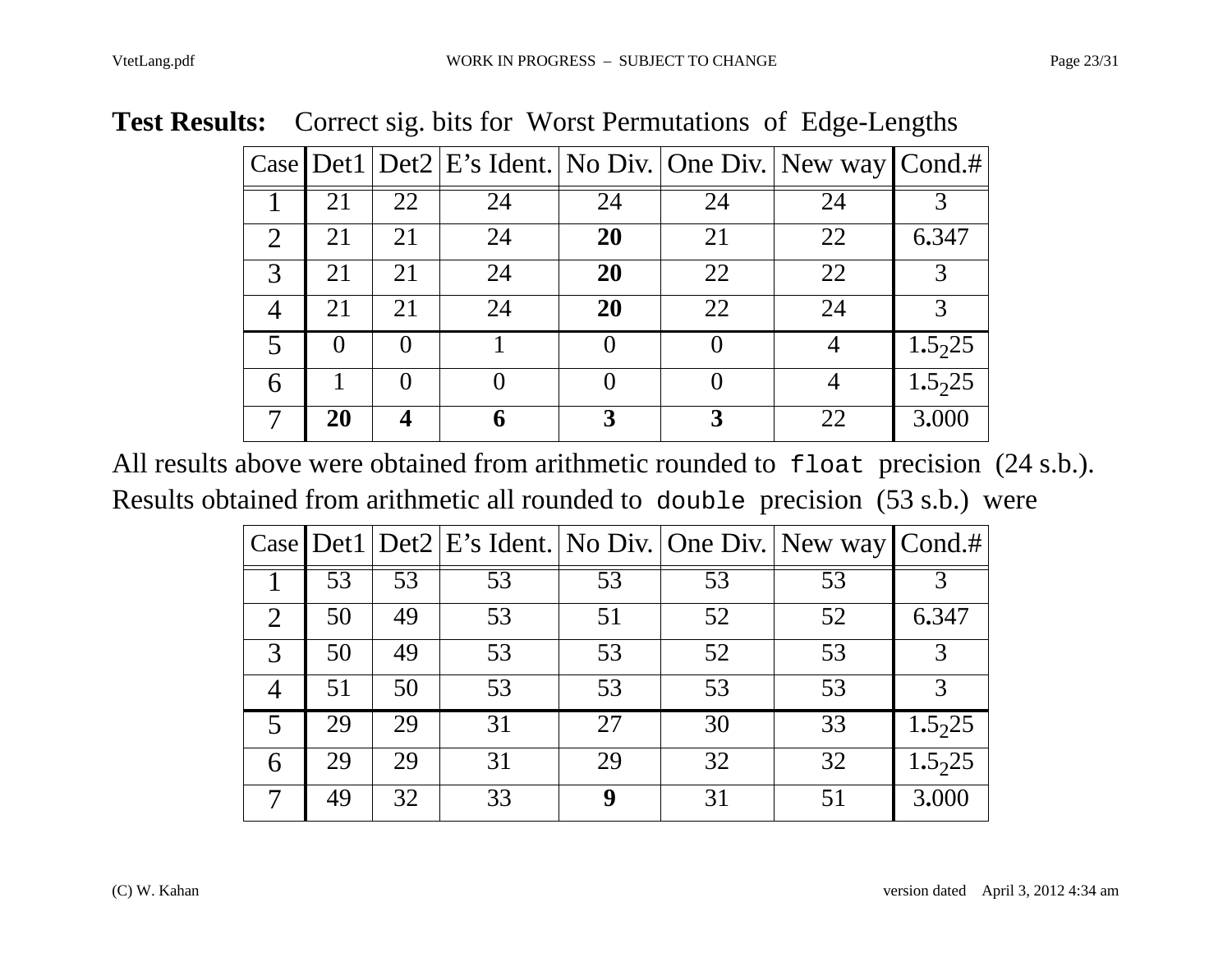#### Our backward stable factored formula for *Volume* appears to be new.

Since a backward stable formula has been sought for a long time, our formula must be too unobvious for even expert programmers who seek such a thing to be expected to find it.

I wish it did not exist, because then I could make a stronger case for supporting floating-point variables of arbitrarily high dynamically adjustable precision fully in all programming languages promoted, like Java, for general-purpose use.

> ( Why not program in Derive, Macsyma, Maple, Mathematica, … ? Programs that run too slow don't get run. Besides, these systems lack competent Interval Arithmetic to assist error analysis without which we can't know what precision to use.)

Floating-point computation has been changed drastically by …

- Profound declines in the costs of memory and arithmetic hardware,
- Near-zero time to perform hardware arithmetic, but still slow memory access,
- The Internet broadcasts software from many sources fast, far and wide.

Most by far of the floating-point operations in programs were put there by programmers exposed to at most an hour or two of instruction in the nature of floating-point arithmetic.

How can we defend ourselves against their well-intentioned ignorance?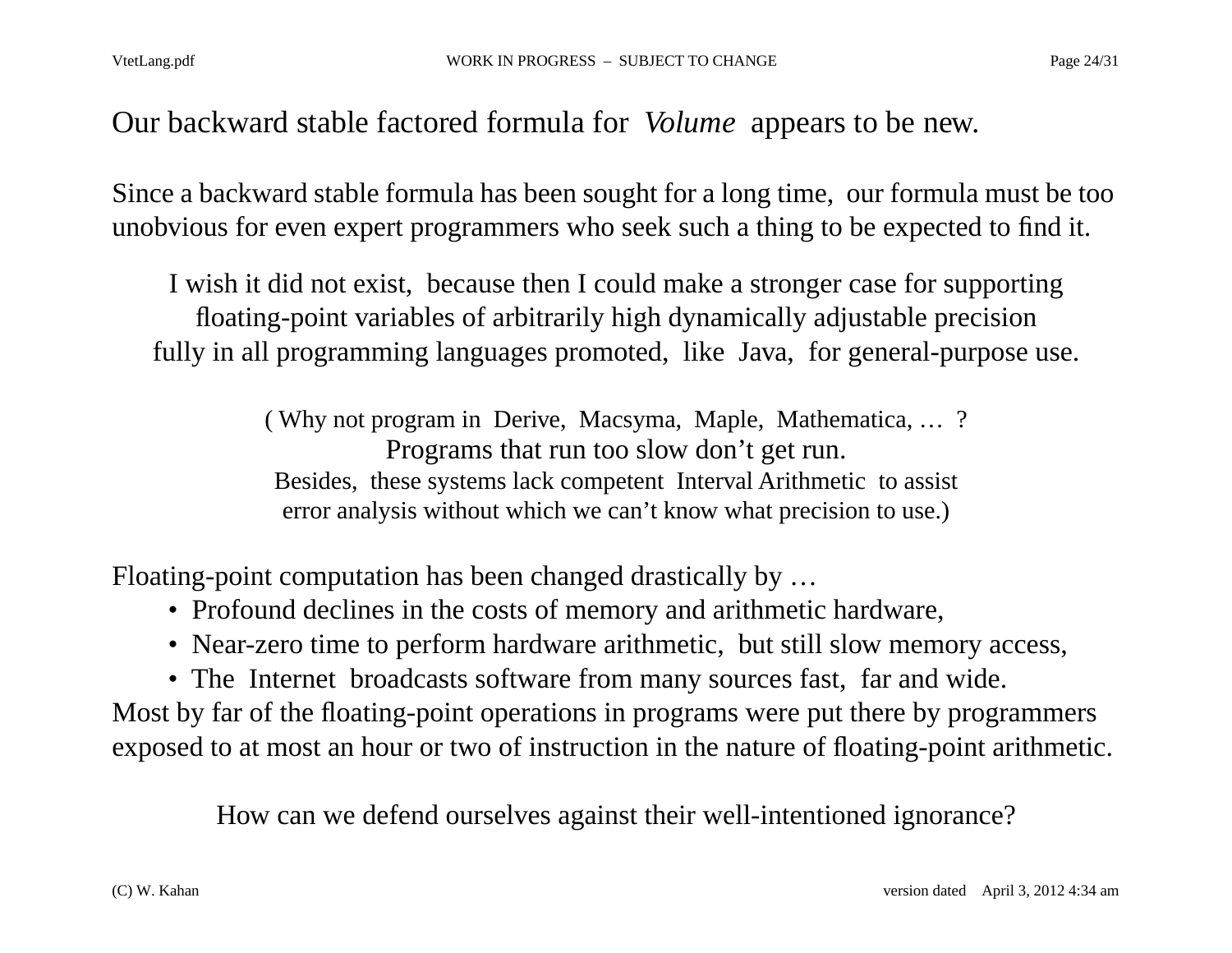How can we defend ourselves against their well-intentioned ignorance?

Competent error-analysis is expensive of talent and time; the expense cannot be justified for most numerical software, so it it distributed after perfunctory analysis and testing.

How can we defend ourselves against this predictable omission of *Due Diligence* ?

## There is a defense. It is based soundly upon Error-Analysis.

There are two kinds of numerical instability:

• Numerical instability for a substantial fraction of valid data. e.g.: unstable formulas for differential equations and matrix computations. This need not concern us because even perfunctory testing is likely to expose it and thus inhibit its promulgation. (Otherwise such programs are grist for lawyers' mills.)

• Numerical instability for so tiny a fraction of valid data that its discovery is unlikely. This is the threat against which we need a defense, *even if it's not impermeable*.

The defense: Use the widest precision that does not run too slow.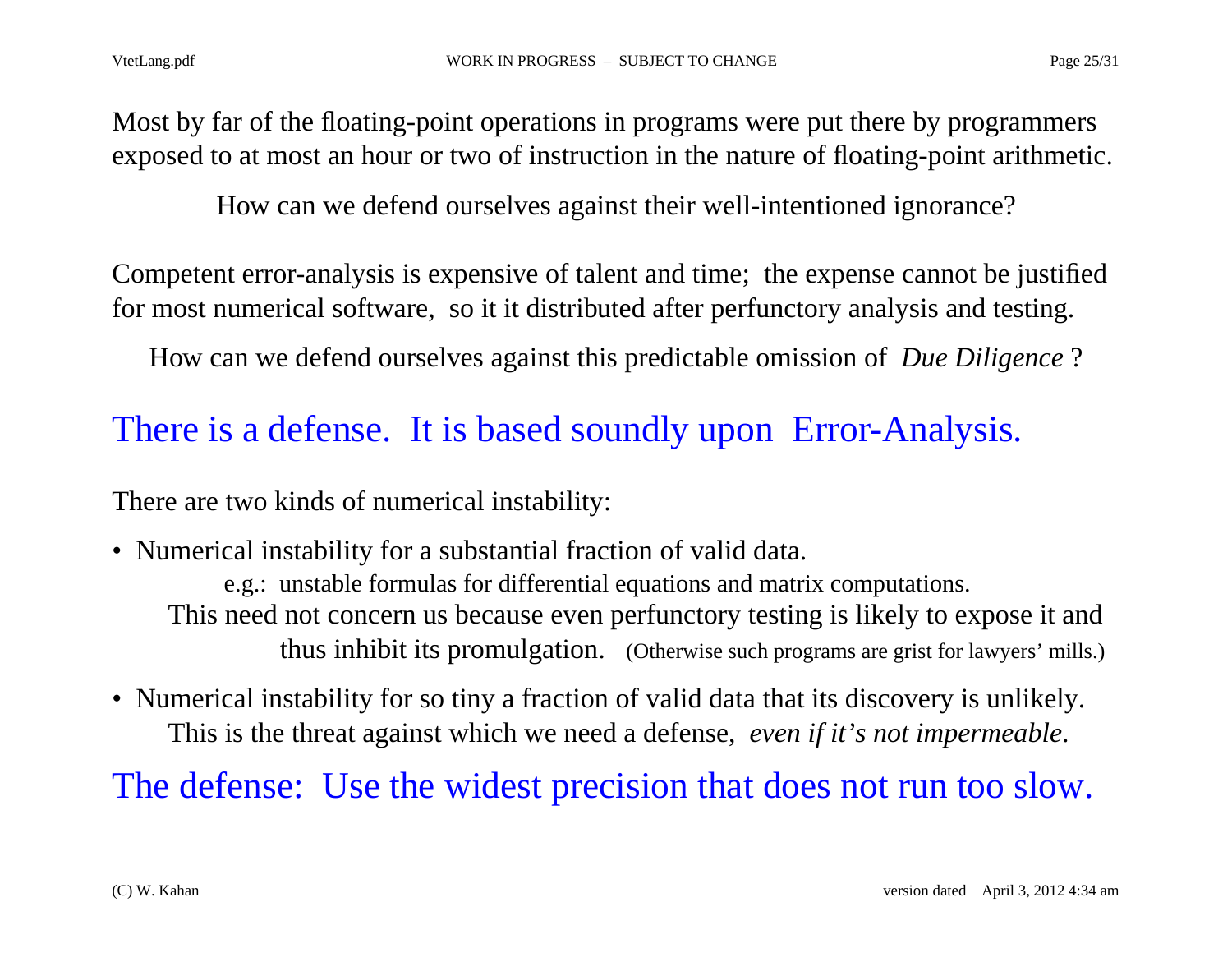#### **How does increased precision reduce the incidence of embarrassment by roundoff?**

Look at the space of all data for a computed function:



All accuracy is lost at data lying on a locus of singularities either of the function being computed (near which locus the function is deemed ill-conditioned) or else of the algorithm executed by the program (which is therefore deemed numerically unstable near such data). At data far enough away from this *Pejorative* Locus of singularities, the program's accuracy is adequate. Between such data and the Pejorative Locus is a threshold shown as a dashed line above.

Increasing the precision of all intermediate computation (but not the data) reduces the *content* (number, area, volume, ...) between the threshold and the Pejorative Locus, thus reducing the incidence of data for which the program's accuracy is inadequate.

Every extra three sig. dec. or ten sig. bits of intermediate precision reduces that incidence by a factor typically of 1/1000 or less, often much less. ( 1/1000000 for complex arithmetic.)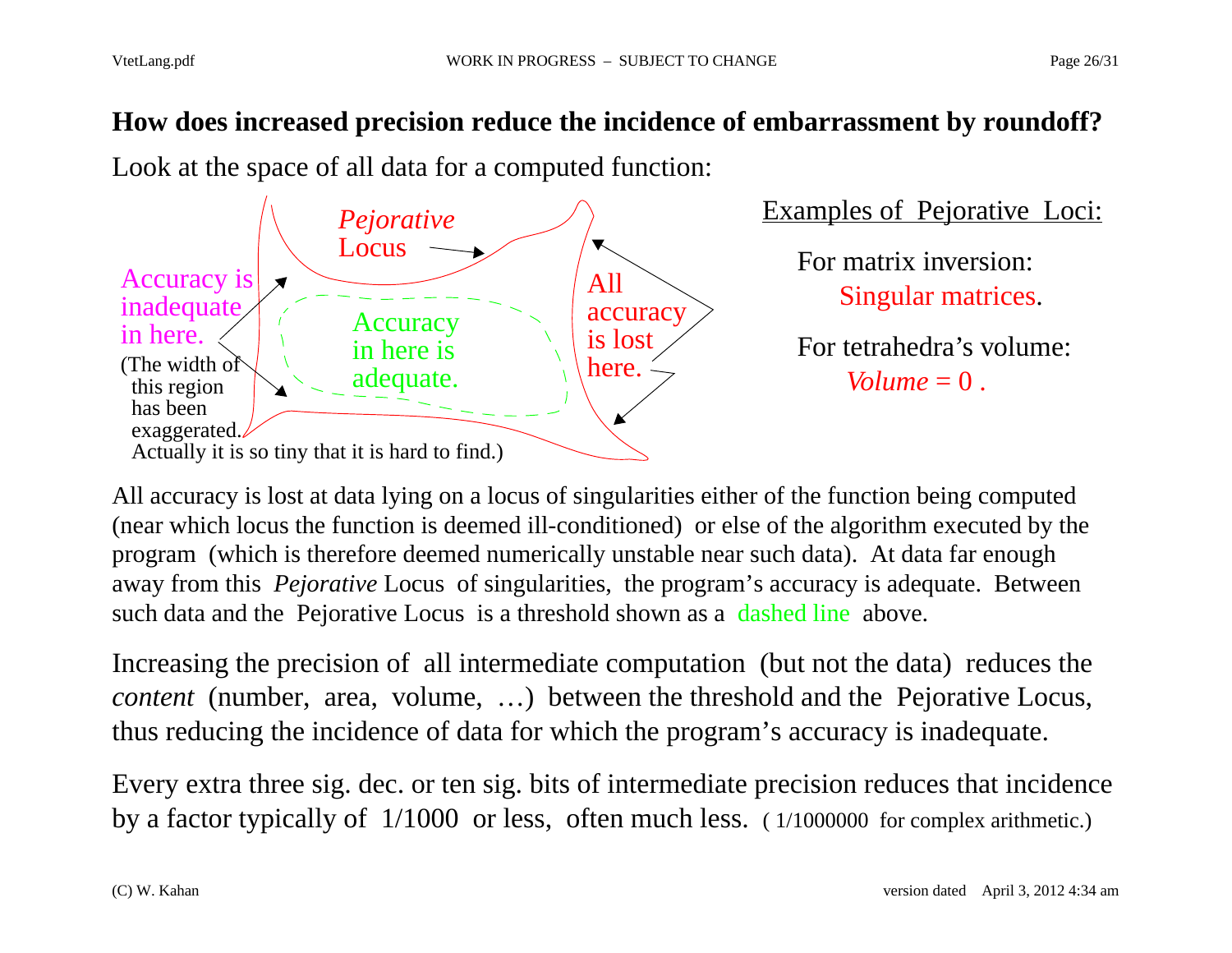#### **The moral of this story:**

*By default*, all intermediate computations not explicitly narrowed by the programmer for cause should be carried out in the machine's widest precision that does not run too slow.

## Old Kernighan-Ritchie C got it right on the PDP-11 :

It evaluated all floating-point *Anonymous Variables* (subexpressions, literal constants not representable exactly, functions' actual arguments) in double even if the declared variables' precisions were all float . (The PDP-11 ran faster that way.)

The widest precision that's not too slow on today's most nearly ubiquitous "Wintel" computers is not double (8 bytes wide, 53 sig. bits) but IEEE 754 double extended or long double ( ≥10 bytes wide, 64 sig. bits). This is the format in which all local scalar variables should be declared, in which all anonymous variables should be evaluated by default. C99 would permit this (not require it, alas), but …

- Microsoft's compilers for Windows NT, 2000, ... disable that format.
- Java disallows it. Most ANSI C, C++ and Fortran compilers spurn it. ( Apple's *SANE* got it right for 680x0-based Macs, but lost it upon switching to Power-Macs.)

Most language designers and implementors ignorantly perpetuate unsound practices that error-analysts tolerated only reluctantly as expedients in the mid-1960s when computer memories were small and compilers had to work in one pass in a batch environment.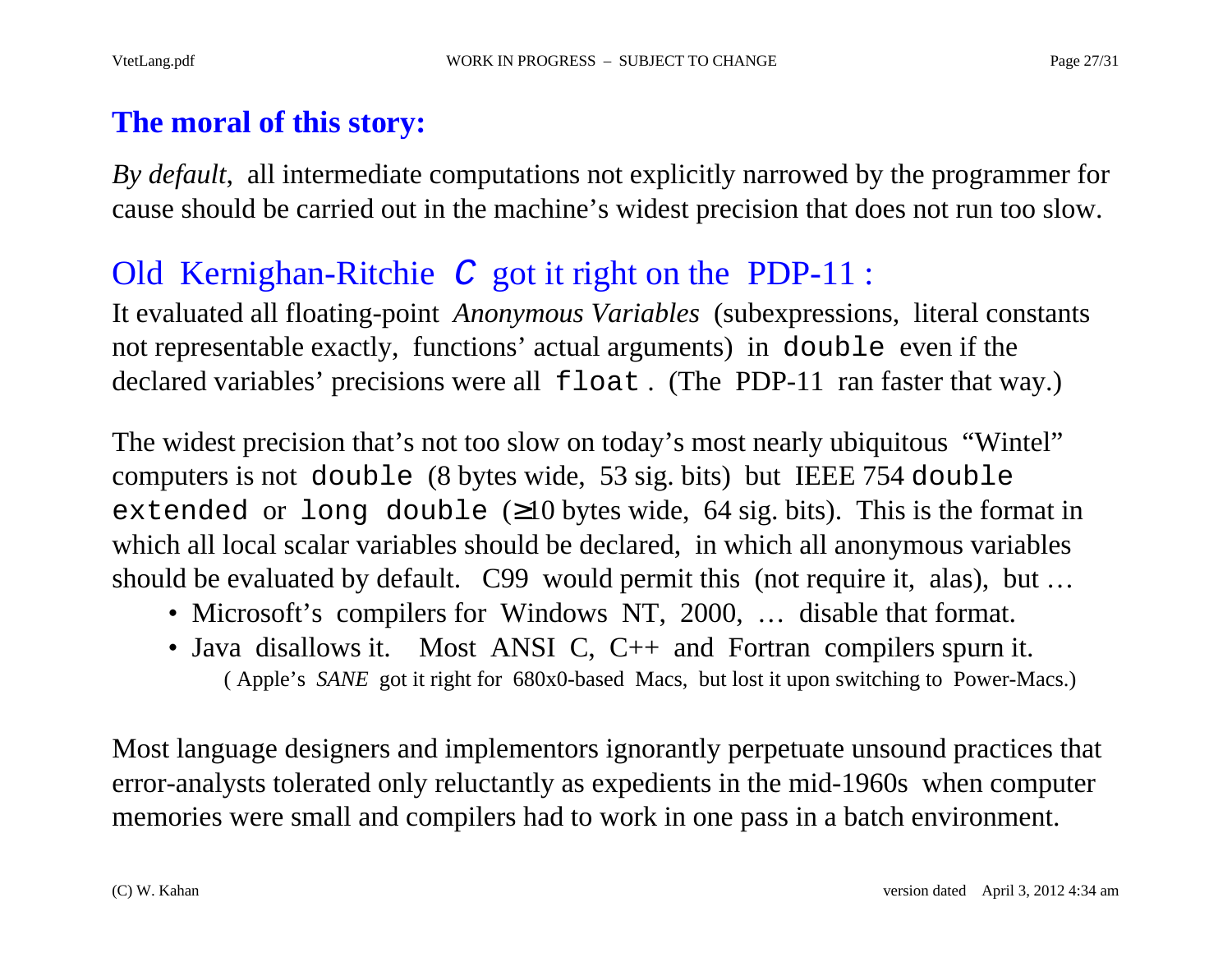#### **What few Rules of Thumb can we teach students in Programming classes?**

## **Four Rules of Thumb for Best Use of Modern Floating-point Hardware**

all condensed to one page, to be supported by programming languages for a mass market

- 0. All Rules of Thumb but this one are fallible. Good reasons to break rules arise occasionally.
- 1. Store large volumes of data and results no more precisely than you need and trust. Storing superfluous digits wastes memory holding them and time copying them.
- 2. Evaluate arithmetic expressions and, excepting too huge arrays, declare temporary (local) variables *all* with the widest finite precision that doesn't run too slow. Compiler optimizations mitigate a performance penalty incurred by following this rule naively.
- 3. Objects represented by numbers should ideally have a parsimonious representation, called "fiducial" and rounded as rule 1 says, from which all other representations and attributes are computed using wider precision as rule 2 says.

For instance, a triangle can be represented fiducially by float vertices from which edges are computed in double, or by float edges from which vertices are computed in double. Computing either in float from the other may render them inconsistent if the triangle is too obtuse. In general, a satisfactory fiducial representation can be hard to determine. Moreover, an object in motion may require *two* representations, both a moving double and, obtained from it by a cast (rounding down), a float fiducial snapshot.

For more details see some of the postings on my web page.

Programming Language texts can explain these rules in a short Floating-Point chapter.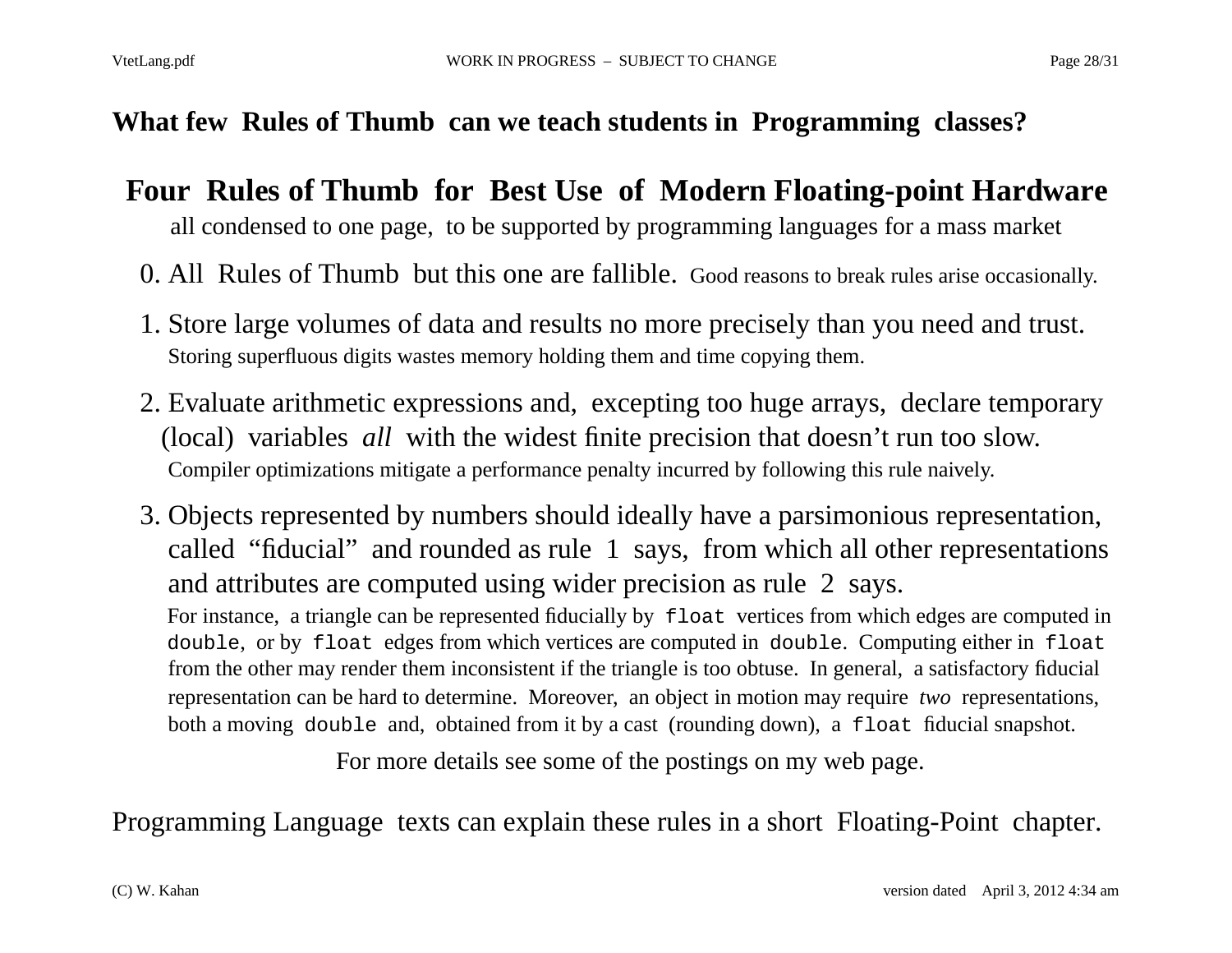#### **Times have changed.**

Numerical computation for Science, Engineering, and (differently) Business used to be the *raison d'être* for computers. Now most of them serve merely to entertain; and Computer Science treats Numerical Analysis as if it were a sliver under its fingernail.

Here is my call to the Programming Language community:

# Think not of obeisance to Numerical Analysis; think about Self-Defence.

You too will unwittingly execute programs the World-Wide Web brings you from programmers whose acquaintance with Floating-Point, Numerical Analysis and Error-Analysis is no closer than yours, maybe far more remote. What are your chances?

Do you remember a time when the ability to change tires and spark-plugs, to clean out a carburettor float-bowl, and to adjust ignition timing and choke was required to drive a car? So far as Floating-Point is concerned, Java is still stuck back in that era.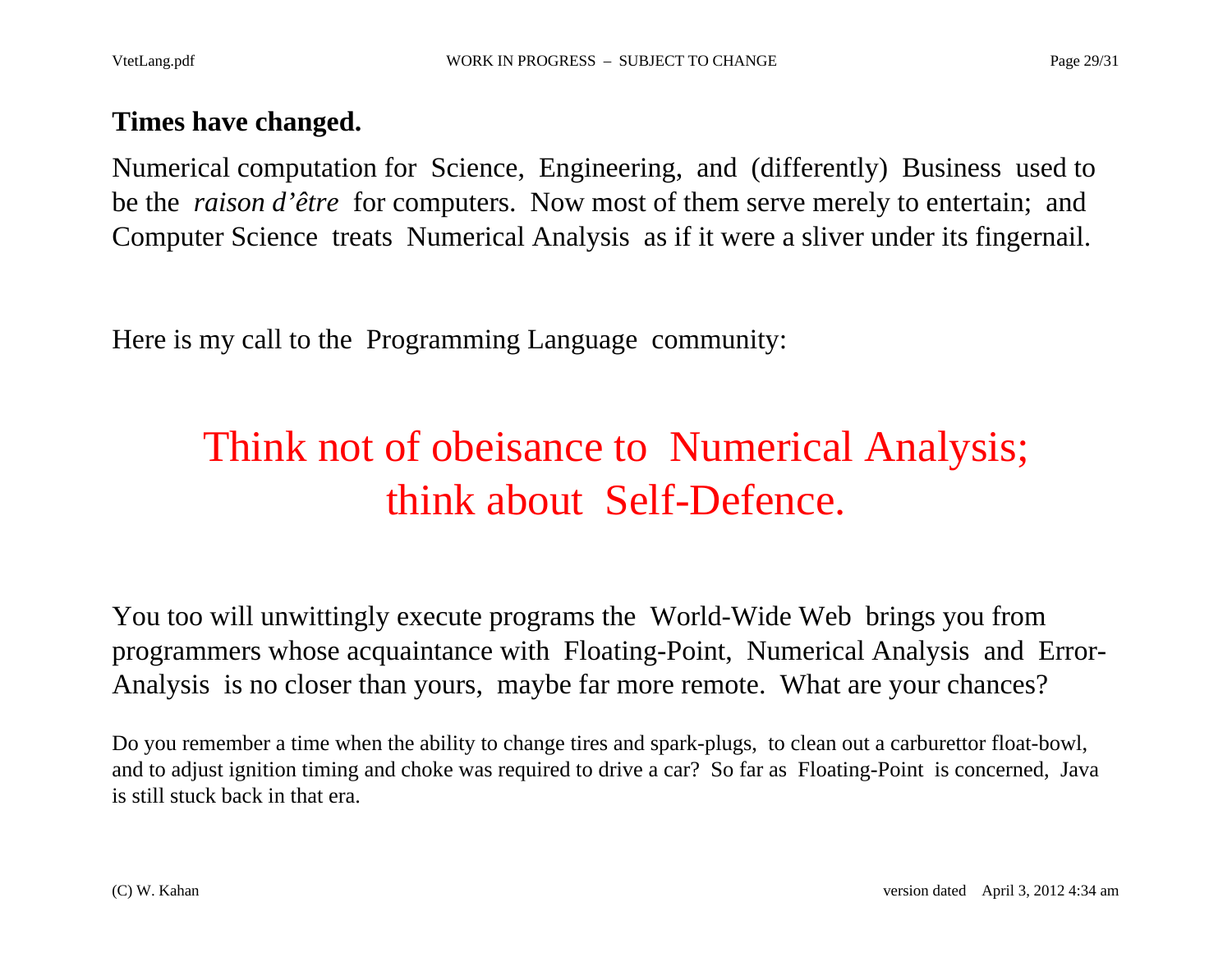#### **More Stories for Another Day:**

How likely is a programmer to find an unobvious numerically stable algorithm?

How likely is a programmer to use an unobviously numerically unstable algorithm?

- How can a software user diagnose a rare affliction by numerical instability? (Directed roundings) And what can he do about it without crippling performance? (Consult an Error-Analyst)
- How should *Rules of Thumb for Floating-Point Computation* be taught to programmers while they are students still innocent of any interest in the subject? (With \$\$\$ examples.)

How are the prospects for correct computation enhanced by the provision of …

- Dynamically adjustable precisions for floating-point variables ?
- Proper management of mixed-precision expressions and precision-inheritance ?
- Tools like Interval Arithmetic for the proper choice of higher precisions ?

How should languages like Java, C, Fortran, … handle floating-point variables declared wider than the widest that does not run too slow? (See citations in Farnum [1988] etc.)

Why is "About as accurate as the data deserve" too inaccurate for most situations? "Use every man after his desert, and who should 'scape whipping?" (*Hamlet iv*. 561)